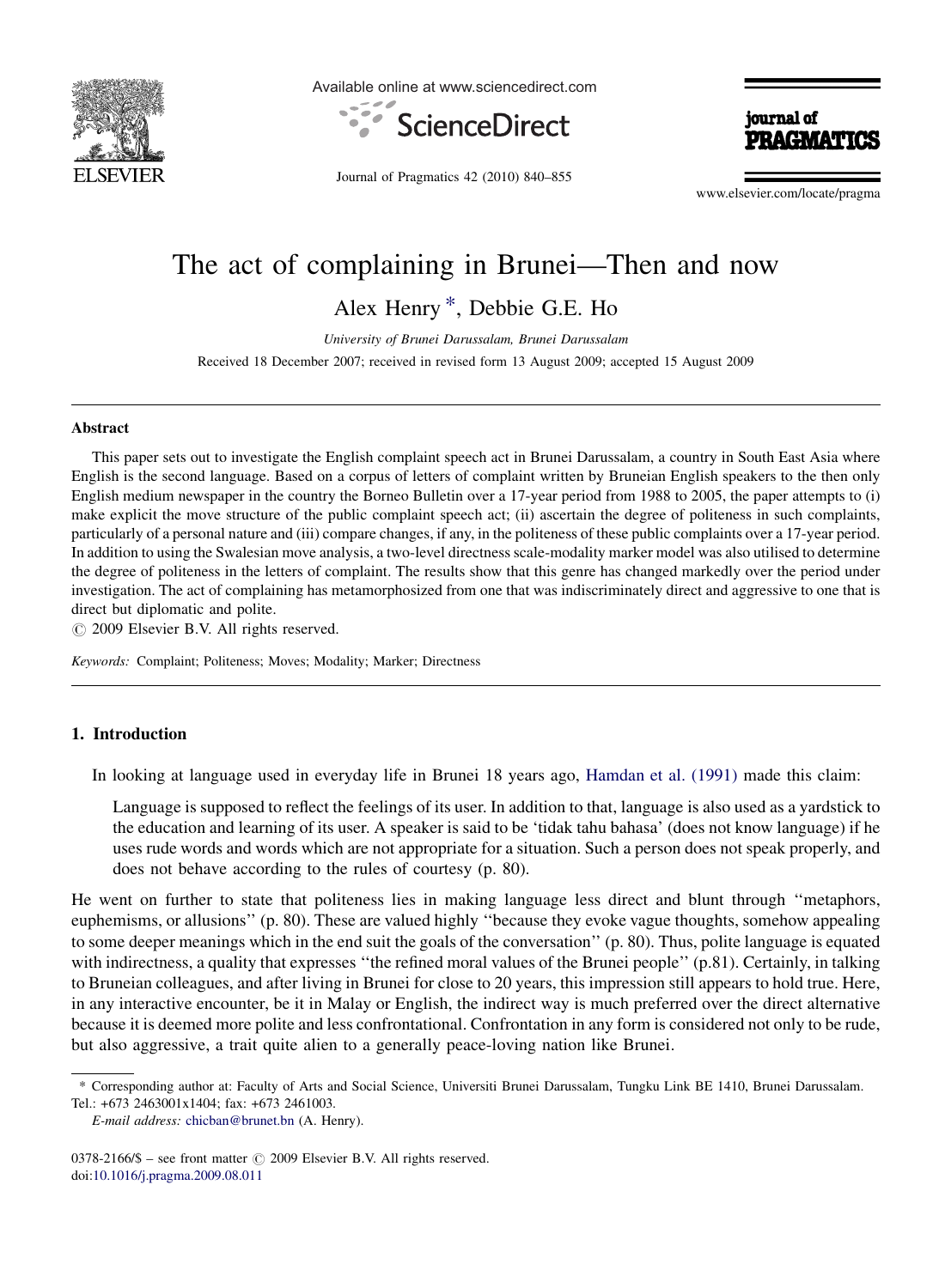While [Haji Hamdan et al. \(1991\)](#page-15-0) was concerned with polite language in everyday life, it would be interesting to find out if the same impression holds true for language used in other more specific domains in Bruneian life. Of particular interest to this paper is whether the courteous or polite language written about in everyday Bruneian life extends to the act of complaining, specifically when it is carried out in the second language of its people – English. Complaining in this paper concerns the personal complaints by the local people against the various public authorities in the country expressed in letters to the editor of the most widely read English language newspaper in Brunei, the Borneo Bulletin.

#### 1.1. Complaints and politeness

Before proceeding further, we have to consider the term ''complaining'': what it is and what constitutes an act as a complaint. A review of the term from the pragmatics viewpoint would seem most useful for our purposes. Although studies on complaints and the act of complaining, particularly from a cross-cultural and interlanguage pragmatics standpoint, have not been extensive [\(Kasper and Blum-Kulka, 1993; Tatsuki, 2000](#page-15-0)), some ideas about what it is have been provided in the field of general pragmatics. [Searle \(1976\)](#page-15-0) calls complaints expressive speech acts, and as the term suggests, they exhibit, consciously and unconsciously, the psychological state of the aggrieved party. However, contrary to Searle, this paper considers the complaint act not to be a single utterance but rather as a combination of several utterances taken together. This combination is called a speech act set [\(Murphy and Neu, 1996](#page-15-0)).

In looking at expressions found in complaints, [DuFon \(1995\)](#page-15-0) claims in many instances it is more a case of griping rather than complaining where often the aim is not so much to seek redress for a wrong suffered but to lighten the ''load'' by sharing it with someone else. [Eggins and Slade \(1997\)](#page-15-0) use the term 'whinging' (p. 1370) to describe a similar situation in casual conversations. In their studies on casual conversation, they use the term 'whinging' to express a speaker's attitude towards people, things or events. Although their study is not directly related to the present study, this element of amplification in casual conversation is certainly present in written complaints when one considers that a complainant may well express some kind of stress or frustration [\(Tatsuki, 2000](#page-15-0)). This could lead a complainant to become emotionally upset and start criticising the agent(s) responsible, particularly if s/he is not familiar with the complaint act of the target culture. [Murphy and Neu \(1996\)](#page-15-0) found this to be the case in their study of American native English speaker and Korean non-native English speaker complaints in an American university. Their study showed the criticism element to be present in more than half of the Korean students' complaints but found none in the complaints of the American students. In such cases, the aim of a complaint may not necessarily be to seek redress but to express frustration over an act deemed to be unacceptable behaviour. While acknowledging the griping, whinging, and criticism elements of complaints, this paper focuses on personal complaints and takes as our definition of a complaint that offered in [Olshtain and Weinbach \(1993\).](#page-15-0) According to them, complaining is a speech act where

the speaker (S) expresses displeasure or annoyance – censure – as a reaction to a past or on-going action, the consequences of which are perceived by S (the speaker) as affecting her unfavourably. This complaint is usually addressed to the hearer (H), whom the S holds, at least partially, responsible for the offensive action (p. 108).

From this definition, it is possible to assume a further 'justification' element to a complaint. It is a justifiable act in response to a ''socially unacceptable act'' [\(Olshtain and Weinbach, 1993](#page-15-0):108), the latter being a precondition for a complaint to take place. In addition, we can assume that response to a socially unacceptable act could well be facethreatening for the agent of the act. It is not surprising, therefore, that integral to any discussion of the complaint act is the notion of politeness, the indication of the addressors' 'face'.

According to [Brown and Levinson \(1987, 1989\)](#page-15-0), ''face'' is a trait all humans possess, equivalent to what we might call self-esteem. Thus, in responding to a socially unacceptable act, the face or self-esteem of the addressee may be threatened. Based on the assumption that in most encounters, there is always the threat of a loss of face for one or more of the interlocutors, Brown and Levinson believe that acts like complaints may usually be accompanied by some form of redressive language aimed at compensating for the potential loss of face to the addressee. Central to the issue of ''face'' in a potentially face-threatening act such as a complaint is the notion of politeness.

How then does one assess the politeness of an act such as complaining? The face-saving strategies put forward by [Grundy \(2000\)](#page-15-0) may suggest that the degree of politeness may be evaluated by looking at the level of directness of a complaint. The more direct a complaint, the more impolite it is. This linear relationship between directness and degree of politeness of a complaint, however, may not always hold true. If one is to go along with Brown and Levinson's ''face'' theory mentioned above, then it may be assumed that the more direct a complaint, the more polite the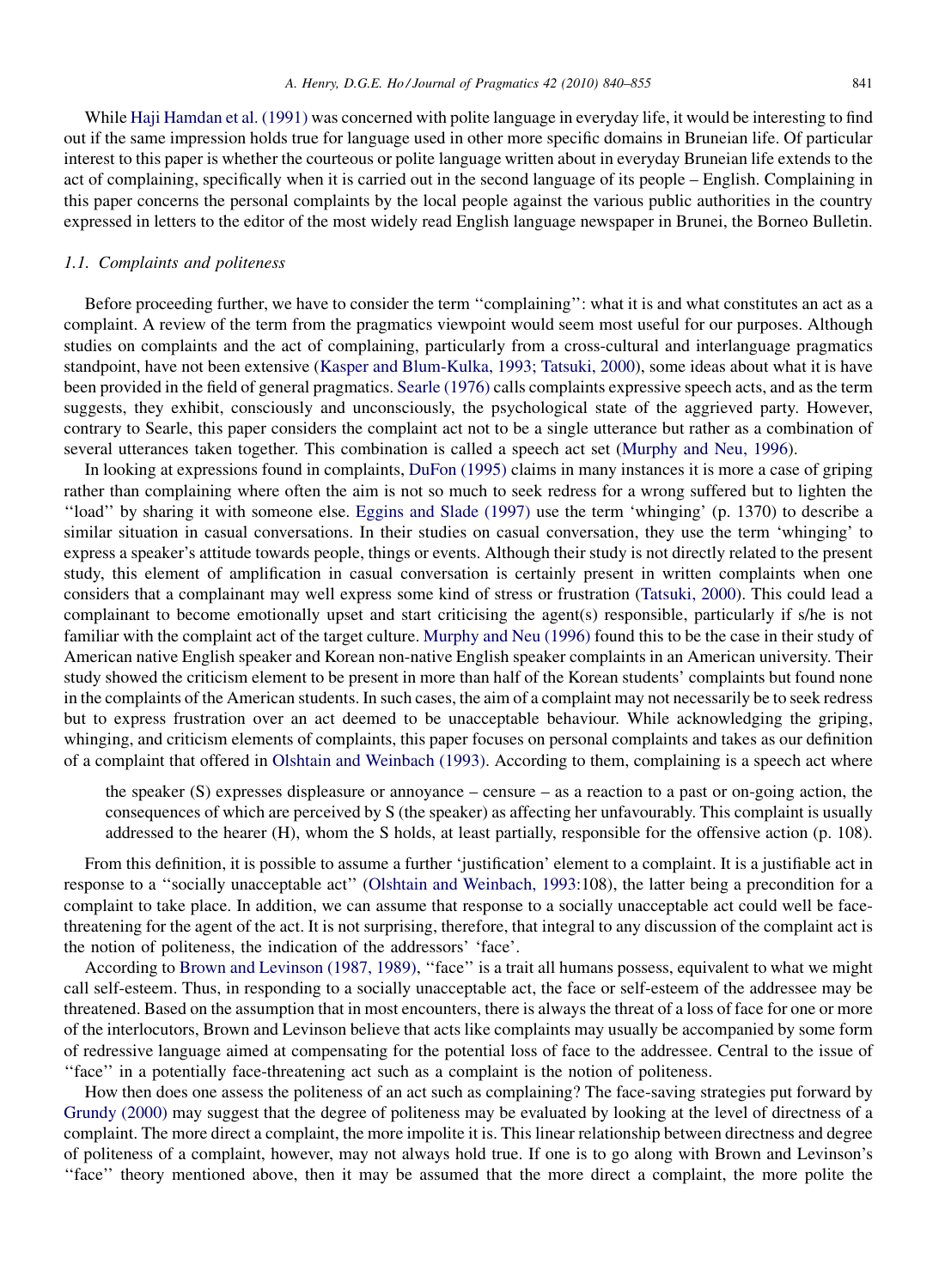complainant will strive to be through some form of redressive language. However, [House and Kasper \(1981\)](#page-15-0) found in their study of complaints between native English speakers and German speakers that directness of complaints alone does not say much about the degree of politeness of a complaint. They had to also look at the modality markers of the complaints. Furthermore, it was the modality markers that determine the degree of implicitness or explicitness in mentioning the offence, in expressing the complainant's evaluation of the act, in describing the addressee's agentive involvement and the speaker's opinion about the addressee and the offence, all of which impact the degree of politeness in this particular speech act.

[Leech \(1995\)](#page-15-0) argues that politeness may not only be expressed in the content of the speech act but also in the way it is being managed and structured by the participants involved. He was referring to hedged performatives, which serve to mitigate impoliteness through the use of indirect speech utterances [\(Leech, 1995; Peccei, 1999\)](#page-15-0). Thus, a direct speech utterance: Are you married? (impolite) could be prefaced with the indirect form: May I ask if you're married? (polite) [\(Leech, 1995:](#page-15-0)139). His argument may also hold true for the request for corrective action in a complaint. Here the request can be direct and impolite: *Improve the payment system in the telephone billing department*, or it could be direct and polite: Please improve the payment system in the telephone billing department. Conversely, it does not mean that an indirect utterance will always be seen to be more polite. Irony and sarcasm, which can be said to be quite common in a speech act such as complaints, could either serve to support or exploit politeness ([Leech, 1995; Roberts](#page-15-0) [and Kreuz, 1994; Dews et al., 1995; Colston, 1997; Toplak and Katz, 2000\)](#page-15-0).

#### 1.2. The act of complaining as a genre

The model employed in this paper to track the historical change in the Letter of Complaint is based on genre theory and draws heavily on [Miller \(1984\)](#page-15-0), [Halliday and Hassan \(1985\)](#page-15-0), [Swales \(1981, 1990\)](#page-15-0) and [Bhatia \(1993\).](#page-15-0) This model posits that a genre is a social activity designed to achieve particular goals by linguistic means [\(Miller, 1984; Halliday](#page-15-0) [and Hassan, 1985](#page-15-0)). A genre is defined as a series of communicative events which have a similar communicative purpose ([Swales, 1990](#page-15-0)). The genre under investigation in this study, the Letter of Complaint, has the rather obvious purpose of expressing dissatisfaction with a situation or an activity. To narrow the focus of our study we only look at personal complaints directed towards official authorities such as government departments, quasi-government departments and private organisations.

A second feature of a genre is that it has an identifiable discourse community who are able to participate in the genre and if necessary, provide feedback [\(Swales, 1990\)](#page-15-0). In the case of the Borneo Bulletin, the discourse community encompasses not only readers in Brunei but also in Sabah and Sarawak, the states of eastern Malaysia, where the newspaper is sold. The discourse community is able to participate in the genre by reading the Letters of Complaint and by sending their own opinions to be published.

Perhaps the most interesting feature of a genre for our type of investigation is the notion that it is composed of a series of units of purpose initially called elements by [Hasan \(1989\)](#page-15-0) but now more commonly known as moves after [Swales \(1981, 1990\)](#page-15-0) and [Bhatia \(1993\).](#page-15-0) Each genre is made up of a series of obligatory and optional moves which are arranged in an allowable order. For any example of a genre to be effective it must contain all the obligatory moves in an acceptable order. The role of the obligatory moves is to enhance the communicative effectiveness of a particular instance of a genre. [Bhatia \(1993\)](#page-15-0) also noted that certain moves can be realised through a number of different strategies depending on the tactics a writer or speaker may want to use. Thus by identifying the obligatory and optional moves, the allowable move order and the strategies and linguistic features used to realise them, we can track any changes in the Letter of Complaint that have occurred over a particular period of time.

#### 1.3. The act of complaining in Brunei

While there have not been many studies in the area of the complaint speech act in the Brunei context, the few initial studies showed that in complaining, Bruneians tended to avoid confrontation of any form ([McLellan, 1996; Othman](#page-15-0) [and McLellan, 2000](#page-15-0)). In a textual study of letters of complaint written in the Borneo Bulletin, [McLellan \(1996\)](#page-15-0) claims that most introductory sentences tend to adopt an indirect or gradual approach to the main complaint through a buffer move that seeks to ''preface the criticism with a positive statement, thereby showing that the criticism is not to be mistaken for disloyalty and is not intended as an attack on the country or the ministry concerned'' (p. 234). This claim, however, came under question in [Ho \(1998\)](#page-15-0) in a revisit of this area of complaint. She showed that contrary to [McLellan](#page-15-0)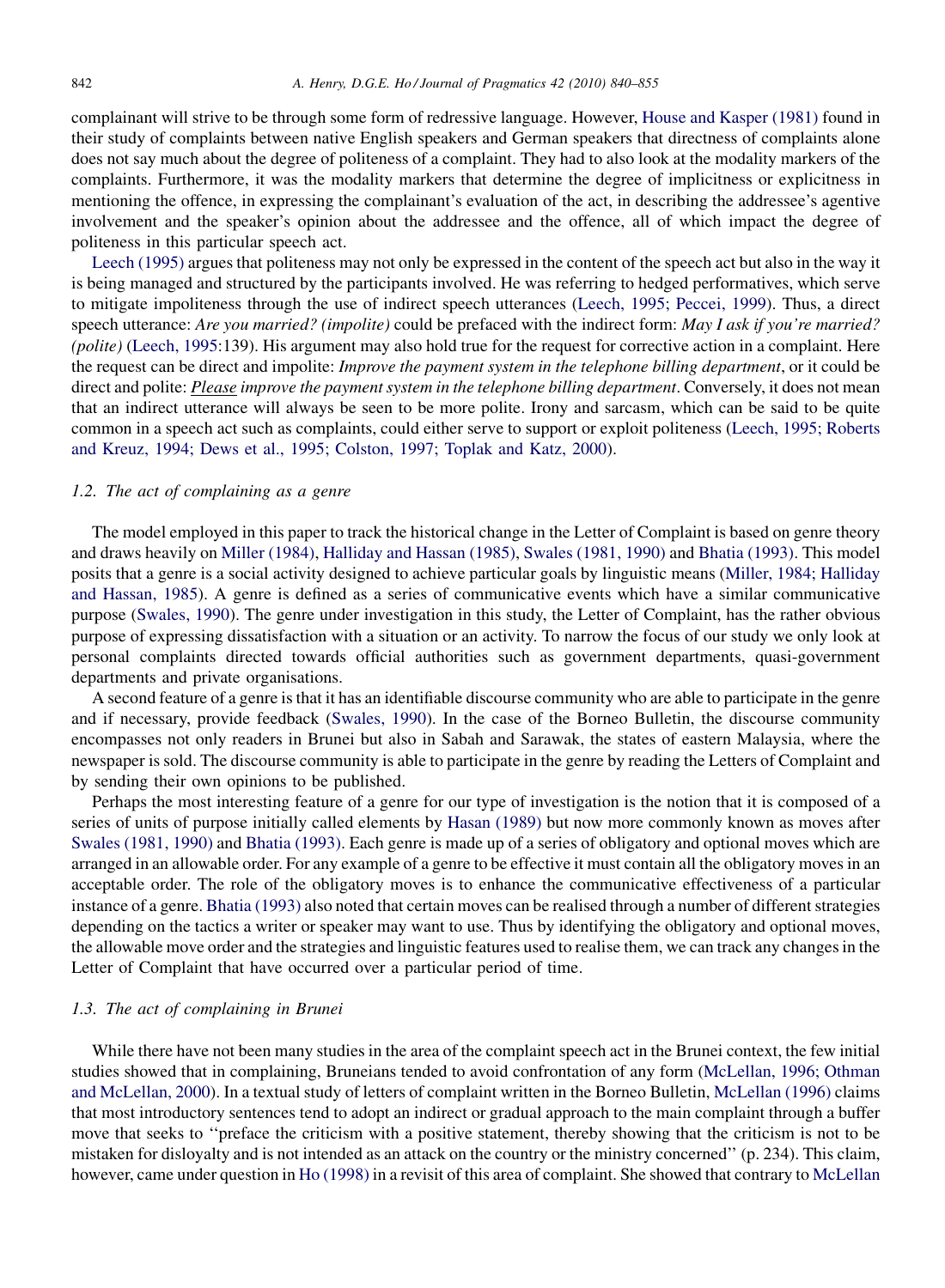[\(1996\)](#page-15-0), letters of complaint written by Bruneians tended to follow a ''straight-in'' pattern of introductory sentence that could be both direct and confrontational as in the data below:

I have a complaint about DST's procedure of cutting off lines for delay in the payment of bills [...] I'm writing to wake up some of the staff and their bosses at the Land Transport Department [...] I just don't understand what's going on at the housing unit of the Ministry of Education [...] (Data source: [Ho, 1998](#page-15-0))

Perhaps the confusion lies in the way in which a buffer was defined in the initial studies. Included in the definition of a buffer in [Othman and McLellan \(2000\)](#page-15-0) are strategies such as identification of addressee(s), identification of writer, a general statement, narrating one or more incidents, all of which could raise potential problems of interpretation. Making a general statement, for example, could be direct and unpleasant as shown in the examples provided above, in which case it would not qualify as a buffer at all. Even in the third example, where it might seem, through a literal interpretation, the writer is being indirect by putting blame on him/herself, the writer is in fact using an expression commonly associated with exasperation and is therefore being confrontational. Both their definition of what constitutes a buffer and the conclusions they drew from using this definition have been questioned ([Henry et al., 2005](#page-15-0)). In a genre-based study on the use of the English language in complaints in the opinion pages of the Borneo Bulletin, they concluded, in contrast to [Othman and McLellan \(2000\)](#page-15-0), but in agreement with [Ho \(1998\)](#page-15-0), that Bruneians do use English to express their anger in a manner which is hostile, aggressive and direct to the point of being confrontational and which is in stark contrast to the true Bruneian identity that seeks peace-loving and harmonious relationships.

# 2. Purpose and study questions

This paper argues that the different and often contradictory conclusions drawn from the few previous studies on the act of complaining in Brunei may be due to the lack of vigorous studies on the move structure and notion of politeness of the English complaint act here. Previous studies have not made clear what components make up the move structure of the complaint act. Second, the question of the degree of politeness exhibited in this potentially face-threatening act has not been adequately explored. In addition, with Brunei making visible strides towards modernisation, there has been no investigation to determine if the complaint act in Brunei has changed over the years in terms of its structure and degree of politeness. These areas form the focus of this paper. Based on a study of letters of complaint in English written by the public in the Borneo Bulletin over the last two decades or so (1988–2005), this paper aims to answer the following questions:

- (i) What components make up the move structure of the letter of complaint in Brunei and has it changed over the last two decades or so?
- (ii) Has there been a change in the level of directness of complaints over the last 20 years or so, and if so to what extent?
- (iii) Has there been a change in the politeness of complaints over the last two decades or so, and if so to what extent?

#### 3. Methodology

#### 3.1. Selection of letters

The letters of complaint used to create the corpus for this study were from a three-month period in each of the years 1988, 1995 and 2005. They had a clearly identifiable complaint move and were addressed to a government or semigovernment organization. Although it is unclear whether letters to the editor from the public were subject to a screening process in the 1980 and early 1990s, presently such letters do undergo screening. According to the present editor, letters are edited for grammar mistakes and any content which is deemed offensive to the public. As such, this was kept in mind when interpreting the findings of this study. In addition, for this study, only those letters written by Bruneians that were personal in nature were considered, meaning that the writer of the complaint was directly affected by the topic of the complaint. From 1988 to 1995, the Letters to the Editor page only occurred in the Saturday edition, while in 2005 this page appeared twice, on Wednesdays and Saturdays. By applying these criteria, the corpus consisted of a total of 112 letters, 27 from 1988, 29 from 1995 and 56 from 2005.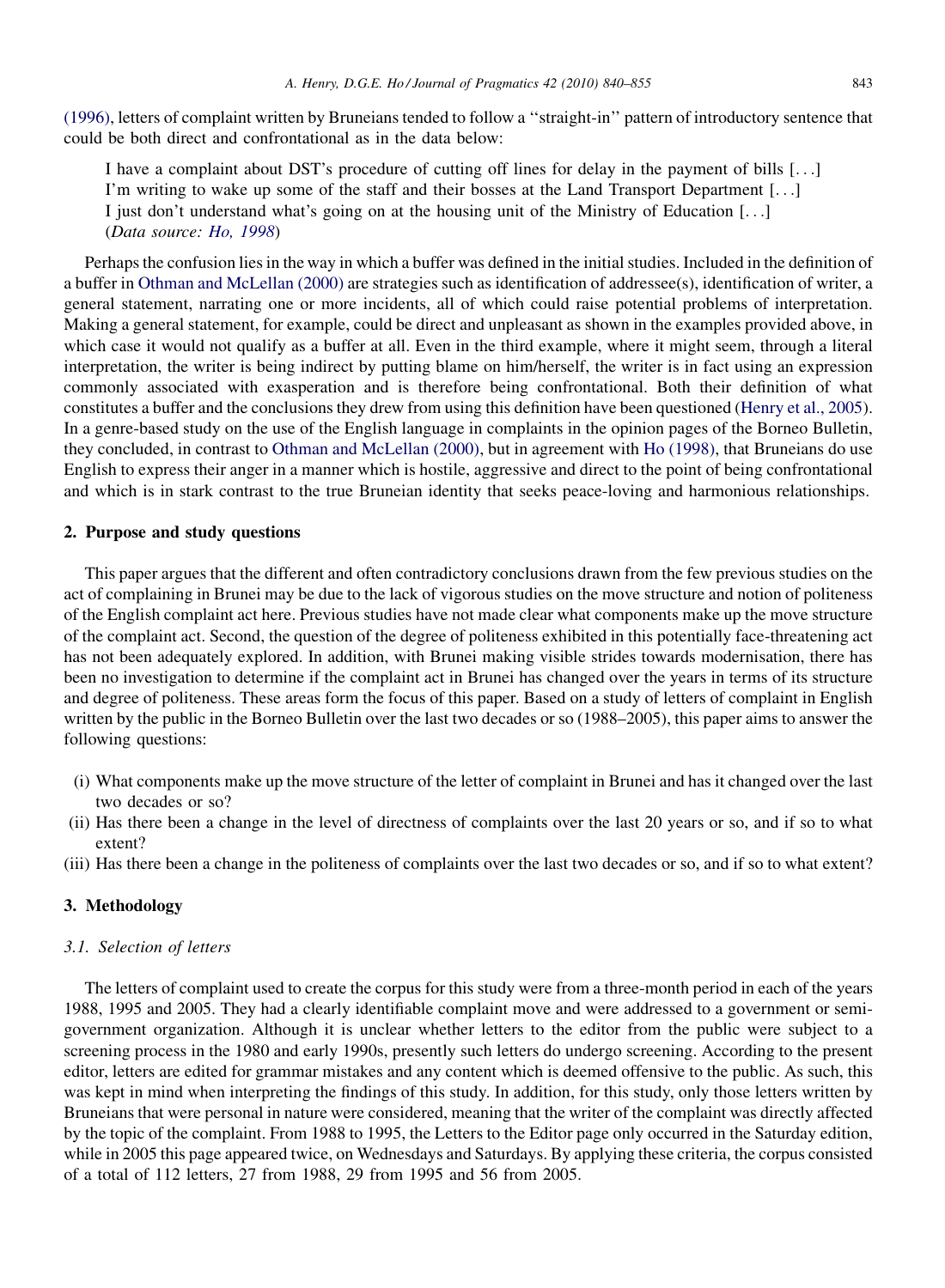## 3.2. Move definitions and analysis

Taking into account the moves and definitions used in previous studies the two authors independently carried out a move analysis of 15 letters from the 1988 corpus. Following [Crookes \(1986\)](#page-15-0), their results were compared and the names of the moves and their definitions finalised. Where differences occurred, discussion took place until agreement was reached. One example was when one of the authors suggested that Making a Recommendation for Corrective Action was a separate move from Requesting Corrective Action. After some discussion it was felt that Making a Recommendation for Corrective Action was simply a strategy of the Requesting Corrective Action move and was thus subsumed under this move. After agreement had been reached over the move definitions and the move boundaries for the 15 letters, the remaining letters were similarly analysed. This methodology allowed the first research question to be addressed: what move components make up the Letter of Complaint, and whether the pattern of the move structure has changed over the last two decades or so.

# 3.3. Determining the directness levels and degree of politeness in the Stating the Complaint Move (SC)

Letters from 1988, 1995 and 2005 were analysed in terms of directness levels and modality markers. Here, the Stating the Complaint (SC) move was extracted for analysis. First, the SC move was accorded a level of directness based on the directness scale used in [House and Kasper \(1981\).](#page-15-0) This scale is based on a progressive eight-point scale from 1 to 8 with Level 1 being the most indirect and 8 being the most direct. Levels 1–4 are all indirect while Levels 5– 8 are direct. This scale was found to be uncomplicated on a theoretical level, and after attempting it on a sample of letters, the authors found it to be a useful tool in practice. The descriptors for each level are found in [Appendix A](#page-11-0). To assign a level of directness to each SC move, the authors again worked independently on a sample of 15 letters and then met to discuss any differences. After working on these 15 letters both authors came to very similar interpretations of the scales. An analysis was then carried out independently on the remaining letters and the results finalised. These results allowed for a comparison of the general levels of directness of complaints in the corpus. A second level of analysis of politeness was carried out through a study of the modality markers found within each level of directness of complaints. A similar observation was documented in [House and Kasper's \(1981\)](#page-15-0) study, that ''on one and the same directness level, quite different effects of 'politeness' may result depending on the kind and number of ... modality markers present" (p. 166). They distinguish between two classes of such markers: downgraders and upgraders. A downgrader is a marker which attempts to play down the impact an utterance is likely to produce. An upgrader has the opposite effect as a downgrader and serves to intensify the impact of an utterance. [House and Kasper \(1981\)](#page-15-0) have identified eleven main classes of downgraders and six classes of upgraders (see [Appendix B](#page-11-0) for the complete list of classes). Using the same analytical method, a classification of the modality markers was set up in the corpus under the downgrader and upgrader categories.

Following the procedures described above, the authors were able to address the second and third questions set out in this paper: Has there been a change in the level of directness of complaints over the last 20 years, and if so to what extent? Has there been a change in the politeness of complaints over the last two decades or so, and if so to what extent?

### 4. Results

In order to find out the move structure of the complaint genre, a move analysis was carried out on the letters of complaint for the years 1988, 1995 and 2005 separately to determine the move order that make up the Personal Public Letter of Complaint in a Brunei newspaper. The results of the analysis are displayed in [Table 1](#page-5-0).

The analysis of the letters found seven moves as shown in [Table 1](#page-5-0). The Referring to Previous Letters move (RPL) makes a reference to previous complaints made by other people in the Borneo Bulletin. This move presumably is used by a complainant to make a stronger case for the complaint. The Buffering the Complaint move (BuC) contains some kind of positive comment made by a complainant to soften the potential threatening act of the complaint to the agent responsible. Typically, this would be a positive statement made about the public authority or body responsible for the unacceptable act before the actual complaint is lodged. The Stating the Complaint move (SC) is the actual statement of the complaint. The Background Information of the Complaint move (BC) provides relevant background information to help the reader understand the events or situation leading up to the problem. This move is used to clarify and justify a complaint. In the Complainant's Viewpoint (CV) move, the complainant gives his/her opinion about the negative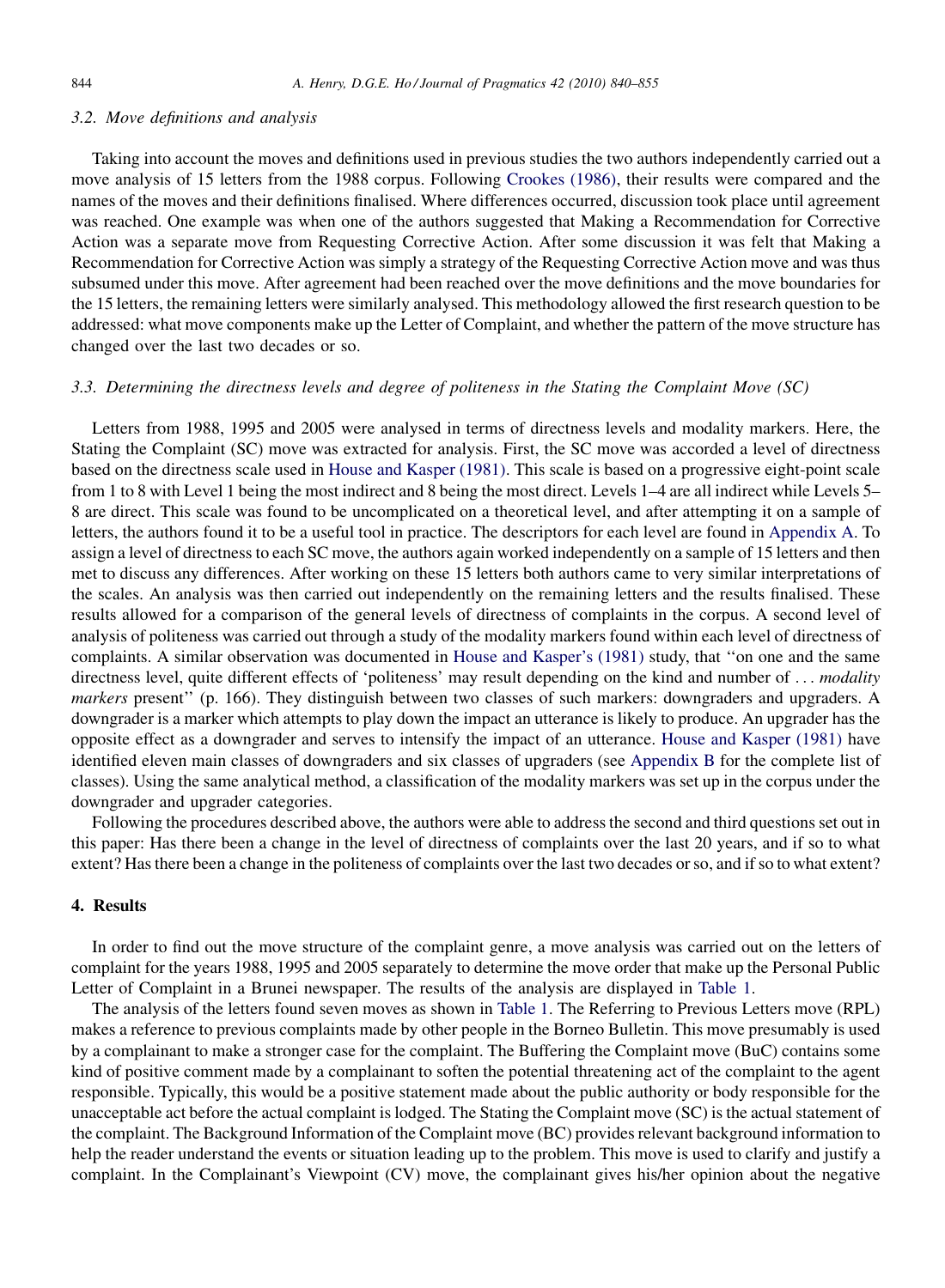| Move component                                     |                    | Frequency of use $(\% )$ |                    | Examples                                                                                                                                                                                                                                                           |  |  |  |  |
|----------------------------------------------------|--------------------|--------------------------|--------------------|--------------------------------------------------------------------------------------------------------------------------------------------------------------------------------------------------------------------------------------------------------------------|--|--|--|--|
|                                                    | 1988<br>$(N = 27)$ | 1995<br>$(N = 29)$       | 2005<br>$(N = 56)$ |                                                                                                                                                                                                                                                                    |  |  |  |  |
| Referring to Previous<br>Letters (RPL)             | 22%                | 24%                      | $9\%$              | I totally agree with the comments of Sahabat Alam in his letter<br>"Village hit by disruptions in water supply. (1995:7)                                                                                                                                           |  |  |  |  |
| Buffering the Complaint (BuC)                      | 11%                | 21%                      | 23%                | The authorities have put in tremendous efforts to ensure that<br>continual supply of water to every house in the country. (1995:2)                                                                                                                                 |  |  |  |  |
| Statement of Complaint (SC)                        | 100%               | 100%                     | 100%               | I am a resident of Spg. 545 in Kg. Jangsak, Gadong. It has been<br>more than two years since our main road has been in its sorry<br>state with potholes and unlevelled road surface. (2005:22)                                                                     |  |  |  |  |
| <b>Background Information</b><br>of Complaint (BC) | 93%                | 72%                      | 95%                | Recently, I went to a post office in BSB [Bandar Seri Begawan]<br>to buy some stamps. After I had bought what I wanted, I found<br>that I had five one-cent coins and three five-cent coins.<br>Wanting to get rid of them, I asked for a 20-cent stamp." (1988:1) |  |  |  |  |
| Complainant's Viewpoint (CV)                       | 41%                | 31%                      | 29%                | I have been to many countries and through many airports<br>and sadly though I'd say that our airport trolley is the<br>worst. (2005:9)                                                                                                                             |  |  |  |  |
| <b>Request for Corrective</b><br>Action (RCA)      | 74%                | 93%                      | 96%                | I hope the department [Municipal Board] would evaluate<br>their projects' feasibility and practicality before they<br>actually carry out the works! (2005:32)                                                                                                      |  |  |  |  |
| Stating Ill Consequences (IC)                      | $\boldsymbol{0}$   | 17%                      | $4\%$              | This is a serious health hazard [stench emanating from<br>a nearby abattoir] in addition to making the air almost<br>impossible to breathe. (1995:16)                                                                                                              |  |  |  |  |

Move components of the Personal Public Letter of Complaint by Bruneians for 1988, 1995 and 2005. Explanations provided in square brackets.

<span id="page-5-0"></span>Table 1

act/situation. In many instances, this is the stage where some criticism is directed towards either the act/situation or the agent responsible. The Request for Corrective Action move (RCA) is a request or a demand for corrective action by the agent responsible. The Ill Consequences move (IC) describes the negative effects a complainant has suffered as a result of an unacceptable act or situation.

Table 1 allows us to determine which moves are obligatory and which optional. If the obligatory moves of the complaint speech act are those that have a frequency of occurrence set at 90% and above then we can determine the obligatory moves for each year. In 1988, two moves are obligatory: the SC move which as the defining move of the genre is present in every letter, and BC move which is present in 93% of the letters. In 1995, the obligatory moves differ in that the BC move is not obligatory but the RCA move is. In 2005, all three of these moves are obligatory. An analysis of the order in which the obligatory moves occur revealed some interesting changes over time as shown in [Fig. 1.](#page-6-0)

The first is that from 1988 to 2005, the letters of complaint in terms of generic structure have moved toward the standard structure of the genre commonly found in business writing handbooks and websites: to state the complaint explicitly, to provide the relevant background information to justify the complaint, and to request for some sort of corrective action by the agent responsible.

The second trend is the gradual introduction of the RCA move in which the writers ask the government body concerned to do something. This might be explained by considering the changes in Brunei over this period which resulted in the general public becoming empowered to demand better services from the government departments even to the extent of asking specific departments to do specific things. In 1988, the only public outlet for complaints to the government was in the Letters to the Editor page of the Borneo Bulletin on Saturdays. In those days the letters page was shared with writers from Sabah and Sarawak and so the number of letters was limited. By 1995, the Letter to the Editor page appeared twice a week on Wednesdays and Saturdays and there were very few if any letters from Sabah or Sarawak. Moreover, with 1988 being the first year the public was given an opportunity to air their complaints publicly through letters to the editor of the local newspaper, the complaint act was more a cathartic experience rather than one where some form of corrective action from the agent responsible was expected. Thus people were doing what [DuFon](#page-15-0) [\(1995\)](#page-15-0) claims to be the case with complaints found elsewhere – that they were griping about inconveniences and hardships suffered as a result of an unacceptable act or situation. By 2005, however, most Bruneians were members of the digital age with Internet access and satellite TV. The Internet provided another forum for their complaints; the online Have Your Say which appears on [www.Brudirect.bn](http://www.brudirect.bn/) encouraged the public to air their views, which they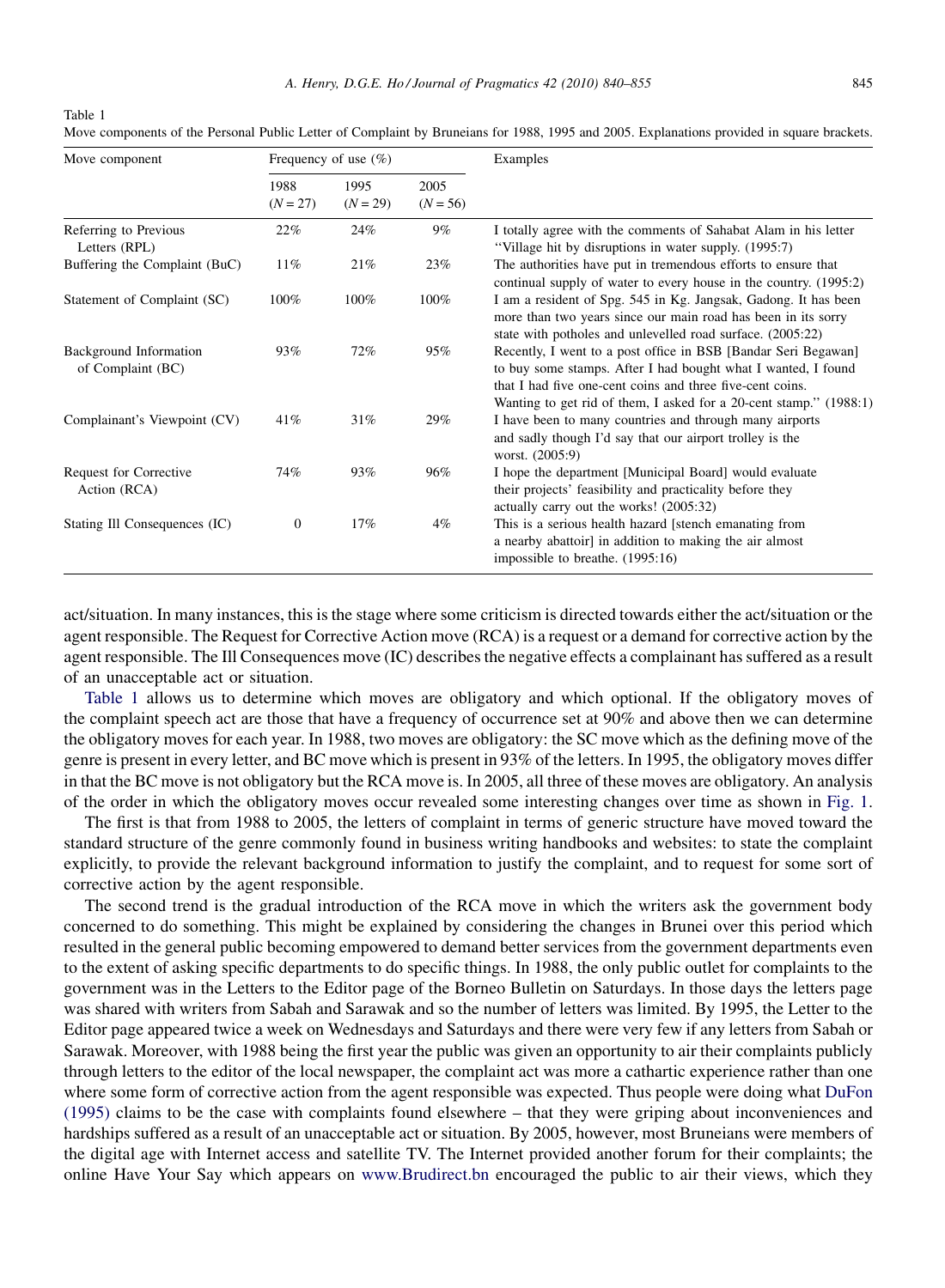<span id="page-6-0"></span>

| 1988 | $N = 27$                                                                          |
|------|-----------------------------------------------------------------------------------|
|      | ${RPL} \bullet SC \bullet {BuC} \bullet BC \bullet {CV} {RCA}$                    |
| 1995 | $N=29$                                                                            |
|      | ${RPL} {BuC}$ $SCo {IC} {BC}$ $RCAO {CV}$                                         |
| 2005 | $N = 56$                                                                          |
|      |                                                                                   |
|      | ${RPL} \bullet SC \bullet \bullet BC \bullet {BuC} \bullet RCA \bullet {IC} {CV}$ |

Fig. 1. The move structure of the Personal Letter of Complaint in 1988, 1995 and 2005.

undoubtedly did. Thus, despite the fact that airing one's viewpoint publicly seemed alien to the Bruneian way of life, a culture of open self expression gradually developed during the 10 years from 1995 to 2005. This, together with the government's efforts to increase the efficiency of government departments and provide better public services, may well account for the introduction of the RCA move.

The move towards a generic structure more closely resembling the structure recommended in business writing handbooks may well have come about through increased exposure to English through the Internet and also through the education system, which after independence in 1984 began employing hundreds of expatriate native speaker English teachers to support the newly introduced bilingual education system. In the years between 1995 and 2005 schools were producing graduates who had benefited from the bilingual system in terms of their exposure to English and in their ability to use English.

Going back to [Table 1,](#page-5-0) there appears to be a drop in two move components between 1988 and 2005 – the RPL move and CV move. When it comes to complaints, Bruneians seem less inclined to refer to other previous complaints, probably because the RPL move may not be seen to be an effective device to strengthen their own complaints. There was also an overall drop in the CV move. As this move was frequently a criticism aimed at the agent responsible, the drop in frequency of occurrence could mean that Bruneians are now more able to see and state a complaint without looking at the problem from how it affects them personally. This may be because the writers have deduced that a complaint which is objective in nature rather than personal is more likely to succeed. This strategy of being objective rather than personal reflects those of native English speaker complaints found by [Murphy and Neu \(1996\).](#page-15-0)

[Table 1](#page-5-0) also reveals the role buffering plays in the attitudes towards the use of buffering in the personal public letter of complaint. In terms of frequency of use, the BuC move is used less than 25% in the letters under study between 1988 and 2005. It was used in only 11%, 23% and 21% of letters in 1988, 1995 and 2005, respectively. This particular finding is interesting because it appears to contradict conclusions drawn from earlier related studies carried out by [McLellan \(1996\)](#page-15-0) and [Othman and McLellan \(2000\),](#page-15-0) where it was argued that Bruneians commonly preface a complaint with a buffering move in an attempt to avoid confrontational and therefore potentially unpleasant and rude situations. The fact that they found so much buffering may well be due to their definition of what constitutes a buffer. For them any of the following strategies was a buffer (p. 13):

a compliment or positive statement; identification of the addressee(s); identification of the writer; a general statement; reference to a previous letter or article; narrating one or more incidents; and outlining the background to the complaint.

It is hard to see how any of the last six strategies listed above could possibly save someone's face by softening the blow of the complaint. What these six strategies simply represent is the text that came before the complaint move. In other words Othman and McLellan considered sentences to be 'buffering' based on the position of the complaint within the letter, rather than, as this paper does using a genre model, on the purpose of the parts of the text. Given the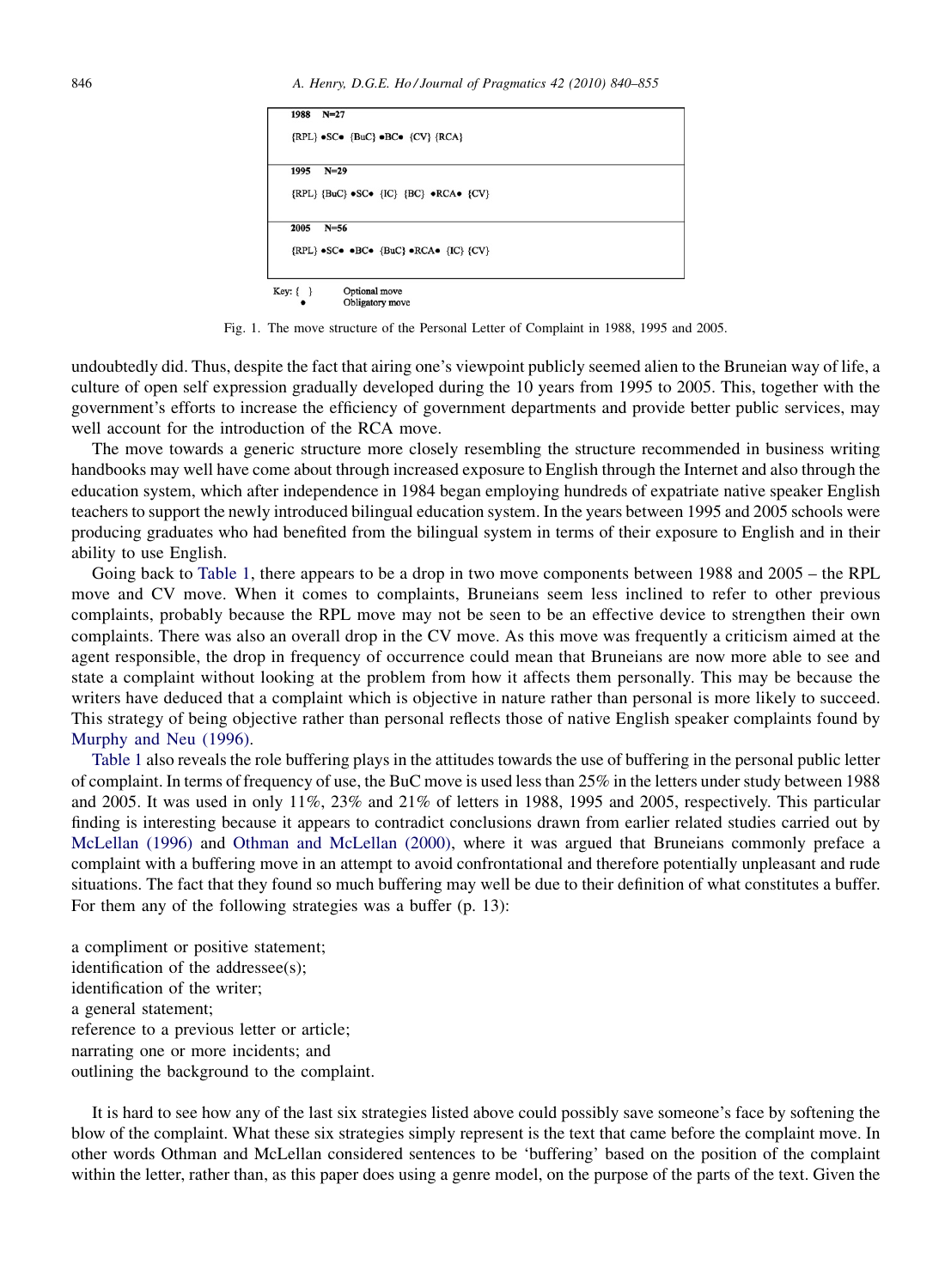

Chart 1. Directness levels of complaints in 1988, 1995 and 2005.

fact that buffering is found in bad news letters in other cultures (e.g. as discussed in [Swales, 1990](#page-15-0), p. 53), we also doubt that buffering is somehow a uniquely 'Bruneian' discourse feature. Buffering, when present, is more likely to be a device which is used to increase the chance of the complaint being dealt with quickly and efficiently. In this study, it appears that when it comes to a grievance suffered personally by the complainant as a result of an unacceptable act or situation which a public authority or body is responsible for, the BuC move may not feature prominently. The main purpose is to lodge the complaint and request for a corrective action to alleviate the inconvenience or suffering of the complainant. This brings us to the second question posed in this paper and that is to examine the pattern of the complaint speech act in Brunei and the extent to which it has changed, or not, over the last 20 years.

In order to investigate whether there has been any change in directness levels of the complaint genre over the 17 year period from 1988 to 2005, we applied [House and Kasper's \(1981\)](#page-15-0) taxonomy of directness levels (see [Appendix A\)](#page-11-0) to the Stating the Complaint Move which is found in each letter. The following are examples of complaints at the two ends of the scale taken from House & Kasper: by X to Y who has stained X's blouse: *Odd, my blouse was perfectly* clean last night (Level 1); You are really mean (Level 8). The results are presented in Chart 1 below.

Along the Yaxis is the relative frequency of occurrence of complaints for each year at a particular level of directness expressed in percentage terms. The X axis shows the directness levels. The levels range from being least direct and most implicit at Level 1 to being most direct and explicit at Level 8. For a clearer discussion of the results, a demarcating line is drawn between Level 4 and 5 to distinguish the implicit lower levels of directness (Levels 1–4) from the explicit higher levels of directness (Levels 5–8).

When looked at from the directness levels perspective Chart 1 shows some definite changes in the trend of politeness in the time period under study in the complaint move. In 1988, with the exception of Level 7, complaints fluctuate over the entire scale of directness levels with Level 2 being the most frequent. This spread over the scale for this particular year seems to indicate a certain degree of random occurrence with complaints ranging from being very indirect (Level 1) to those of being so direct as to be rude and aggressive (Level 8).

In 1995, compared to 1988, there was a marked and definite toning down of complaints. During this period, complaints appear to take on a more definite pattern with a larger number of complaints concentrated at the lower levels of directness and tapering off at the middle levels (4 and 5). There were no occurrences of complaints at the higher Levels 6, 7 and 8. Most of the complaints were centred at Levels 2 and 3 and although the socially unacceptable acts were mentioned, no names were explicitly mentioned. The total absence of complaints at Levels 6–8 shows that, as much as possible, the agent responsible for the act was deliberately and consciously left out of the complaint.

The complaints found in 2005 show a quite different pattern of distribution from those in 1988 and 1995. In this year, most of the complaints were distributed between Levels 2 and 7 with no complaints occurring at the extreme ends of the scale 1 and 8. Moreover, there seems to be a higher percentage of complaints clustered around Level 6 when compared to 1988 and 1995. Thus, complaints in 2005 were not so indirect as to be considered ''weak'' statements. Neither were they so aggressive that they become criticisms aimed at the agent responsible rather than the act. The picture shows a period of evenly distributed complaints.

In answer to our research question, the data reveals significant changes: the 1988 complaints were not discriminating in terms of directness; in 1995 they exhibited a high level of indirectness; but by 2005 such complaints were more acceptably direct. Might it be a bold statement to say that these findings show that Bruneians have developed a more sophisticated understanding of how to complain in English over the years?

So far, we have described the changes in the data from the perspective of the levels of directness. However, being direct or indirect is not in itself an indicator of how polite the complainants were when stating their complaints. One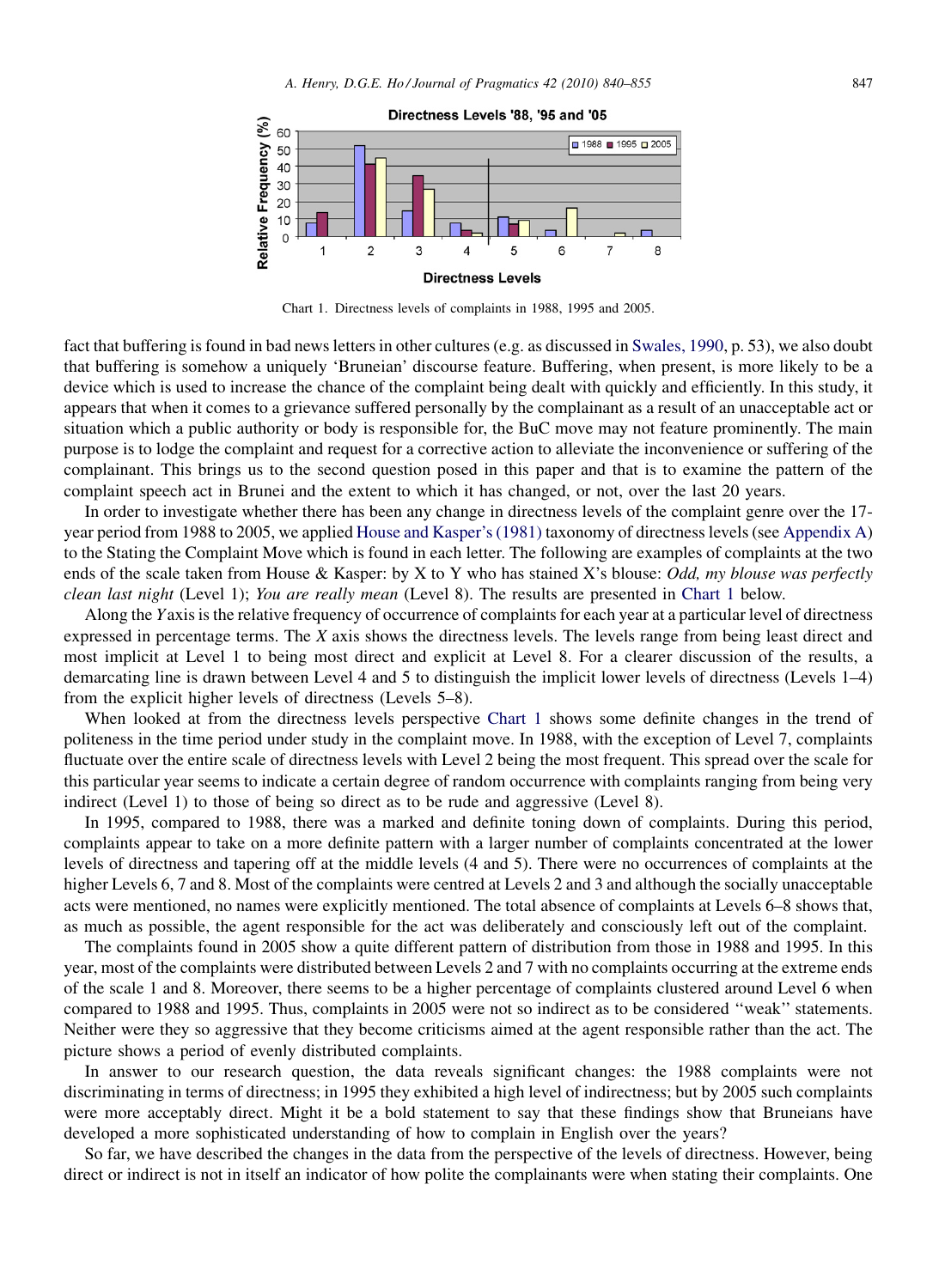<span id="page-8-0"></span>way to ascertain the politeness of a direct or indirect complaint is to look at the use of modality markers as used by [House and Kasper \(1981\)](#page-15-0) in a study of politeness markers in German and English complaints. We now look at this aspect in greater detail.

The two major kinds of modality markers – downgraders and upgraders [\(House and Kasper, 1981\)](#page-15-0) – found in the SC move were identified and compared in the three corpora of letters. Downgraders are markers which play down the forcefulness of a complaint while upgraders serve to increase the impact a complaint is likely to have on the agent responsible for the socially unacceptable act or situation. An analysis was carried out on the number and kind of modality markers found in the complaints at their different levels of directness. The results of the analysis are displayed in Table 2.

The highest frequency of downgrader markers occurred in 1995 (0.52) and the lowest frequency in 2005 (0.29). The reverse is true for the upgrader markers. Here, the highest occurrence is in 2005 (0.34) with the lowest occurrence found in 1995 (0.14). This finding, however, does not mean that complaints were more impolite in 2005 compared to that in 1988 and 1995. Although a lower frequency of downgrader markers are found in the 2005 letters compared to 1988 and 1995, the highest frequency of these markers per letters occurs in Level 7 (2) on the directness scale. Thus, the more direct a complaint, the more there is the tendency by the complainant to downplay its impact with a downgrader marker. It should be noted that this finding may be due to the fact that at this level of politeness there was only one letter and this letter exhibited the two downgraders. And even though the highest total number of upgraders is found in 2005, most of these markers are concentrated at the lower Level 3 (9) and not at the higher levels of directness. The non-linear relationship between modality markers and directness levels in 2005 supports [Brown and Levinson's](#page-15-0)

| Modal markers                                        | Directness levels       |                            |                           |                           |                |                |                 |            |                |  |  |
|------------------------------------------------------|-------------------------|----------------------------|---------------------------|---------------------------|----------------|----------------|-----------------|------------|----------------|--|--|
|                                                      | $\mathbf{1}$<br>$N = 2$ | $\overline{2}$<br>$N = 14$ | $\overline{3}$<br>$N = 4$ | $\overline{4}$<br>$N = 2$ | 5<br>$N = 3$   | 6<br>$N=1$     | $\tau$<br>$N=0$ | 8<br>$N=1$ | Total<br>27    |  |  |
| 1988                                                 |                         |                            |                           |                           |                |                |                 |            |                |  |  |
| Total no. of downgraders at<br>this directness level | $\mathbf{1}$            | 6                          | 3                         | $\mathbf{1}$              |                |                |                 |            | 11             |  |  |
| Frequency                                            | 0.50                    | 0.43                       | 0.75                      | 0.50                      |                |                |                 |            | 0.41           |  |  |
| Total no. of upgraders at this<br>directness level   |                         | 3                          | $\mathbf{1}$              | $\overline{c}$            |                |                |                 |            | 6              |  |  |
| Frequency                                            |                         | 0.21                       | 0.25                      | $\mathbf{1}$              |                |                |                 |            | 0.22           |  |  |
| Modal markers                                        | Directness levels       |                            |                           |                           |                |                |                 |            |                |  |  |
|                                                      | 1                       | $\overline{2}$             | 3                         | $\overline{4}$            | 5              | 6              | $\tau$          | 8          | Total          |  |  |
|                                                      | $N = 4$                 | $N = 12$                   | $N = 10$                  | $N=1$                     | $N = 2$        | $N = 0$        | $N=0$           | $N = 0$    | 29             |  |  |
| 1995                                                 |                         |                            |                           |                           |                |                |                 |            |                |  |  |
| Total no. of downgraders at this<br>directness level |                         | 6                          | $\tau$                    |                           | $\mathfrak{2}$ |                |                 |            | 15             |  |  |
| Frequency                                            |                         | 0.50                       | 0.70                      |                           | 1              |                |                 |            | 0.52           |  |  |
| Total no. of upgraders at<br>this directness level   |                         | $\overline{c}$             | 2                         |                           |                |                |                 |            | $\overline{4}$ |  |  |
| Frequency                                            |                         | 0.17                       | 0.20                      |                           |                |                |                 |            | 0.14           |  |  |
| Modal markers                                        | Directness levels       |                            |                           |                           |                |                |                 |            |                |  |  |
|                                                      | 1                       | $\overline{2}$             | 3                         | $\overline{4}$            | 5              | 6              | $\tau$          | 8          | Total          |  |  |
|                                                      | $N=0$                   | $N=25$                     | $N = 15$                  | $N=1$                     | $N = 5$        | $N = 9$        | $N=1$           | $N = 0$    | 56             |  |  |
| 2005                                                 |                         |                            |                           |                           |                |                |                 |            |                |  |  |
| Total no. of downgraders at this<br>directness level |                         | 3                          | 8                         |                           | 1              | $\overline{c}$ | $\overline{c}$  |            | 16             |  |  |
| Frequency                                            |                         | 0.12                       | 0.53                      |                           | 0.20           | 0.22           | $\mathfrak{2}$  |            | 0.29           |  |  |
| Total no. of upgraders at this<br>directness level   |                         | 2                          | 9                         | 2                         | 2              | 4              |                 |            | 19             |  |  |
| Frequency                                            |                         | 0.08                       | 0.60                      | $\mathfrak{2}$            | 0.40           | 0.44           |                 |            | 0.34           |  |  |

Frequency of downgraders and upgraders across the scale of directness levels for 1988, 1995 and 2005.

N: number of letters; frequency: the number of occurrences divided by the number of letters (N).

Table 2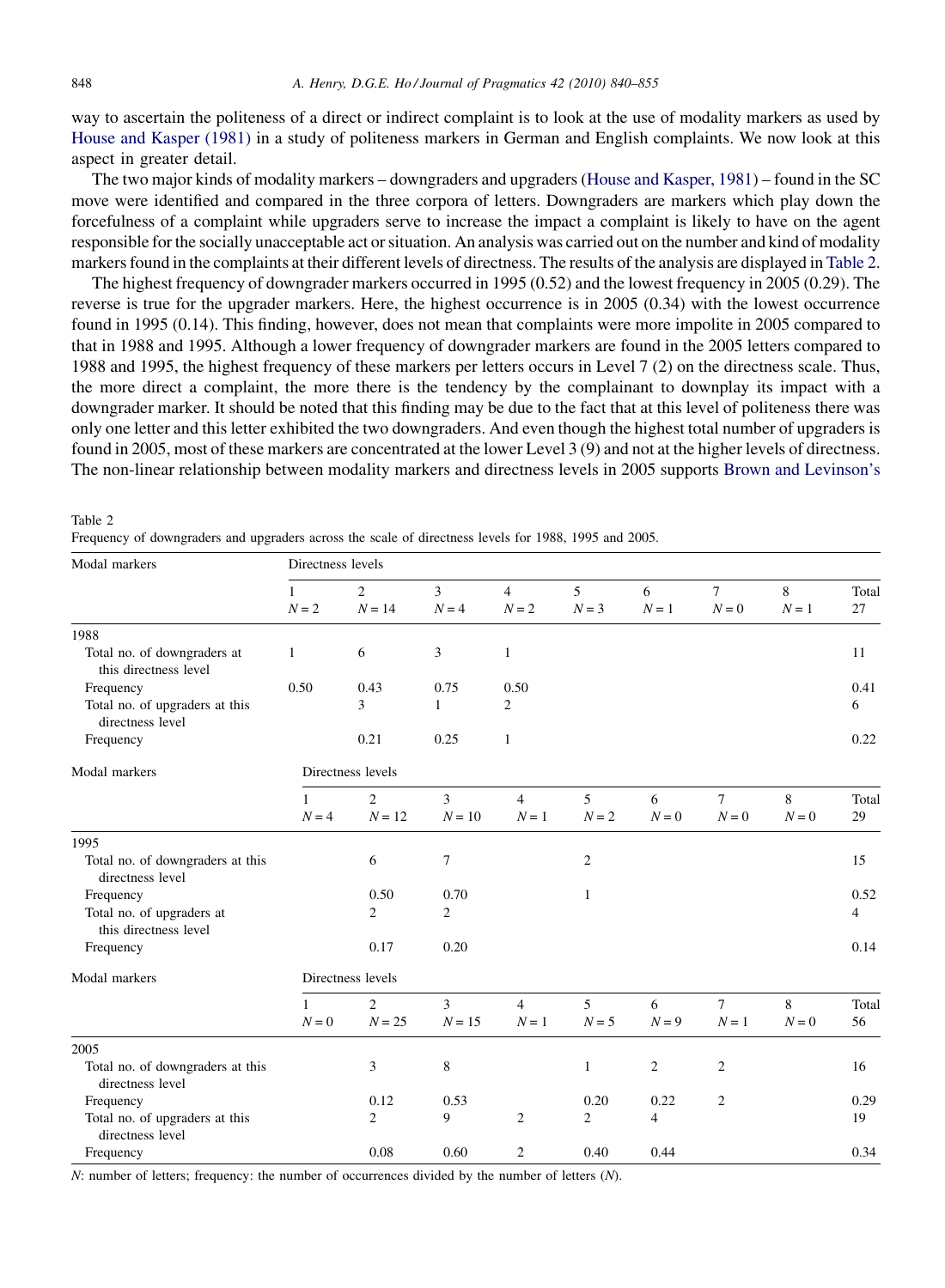[\(1987\)](#page-15-0) theory of politeness, that the more direct and face-threatening the utterance, the more the speaker seeks to employ some face-saving linguistic strategy to soften the impact of the utterance on the hearer.

An observation that emerges from the tables is that there appears to be a marked absence of modality markers at the higher levels of directness in 1988 and 1995. There were in total 17 modality markers found in the 27 complaints in 1988, all of which occur at the lower levels of directness. In 1995, there were 19 modality markers in the 29 complaints under study. While downgrader modality markers do occur at directness Level 5, there were no upgrader modality markers occurring at the same level. The reason for the absence of modality markers is not clear. It could be that in the earlier years, Bruneians might not have been aware of the impact of modality markers in potentially face-threatening speech acts. Thus, the picture becomes less clear when it comes to looking at whether there has been a change in the trend of politeness of complaints over the last two decades. What the findings show quite clearly, however, is that the complaints exhibited a higher degree of sophistication in the use of modality markers in 2005 when compared to 1988 and 1995.

A closer look at the kinds of downgrader and upgraders modality markers found in the letters showed these markers to fall into eleven different types of downgraders and six subtypes of upgraders (see [Appendix B](#page-11-0)). The categories of the different types of modality markers for each year were then correlated against the directness levels of complaints to ascertain the kinds of modality markers used at the different levels of complaints. The results are shown in [Tables 3a,](#page-13-0) [3b and 3c](#page-13-0) in [Appendix C](#page-13-0).

From these tables, it appears that the most frequent class of downgrader modality marker for all three years is the Forewarn. It accounts for 45% of 1988s downgraders, 40% of 1995s downgraders and 56% of the total for 2005. Furthermore, all the *Forewarn* downgraders appear to occur only at the lower levels of directness (Levels 1–3) in 1988 and 1995, but they also occur at the higher levels of directness in 2005 (Levels 5–7).

The Forewarn downgrader was used more often as a face-saving device in 1988 and 1995 in the sense that it serves to downplay the potential negative impact of a complaint on the agent responsible as in these examples from the corpus:

(1988:19) Although there is a wide selection of books in the adult section (in the public library), there are only detectives and hard cover mystery books.

(1988:11) When the new postal code system was introduced, we were told it would significantly improve the country's services. But I can report that in some instances the opposite is true.

(1995:20) There have been book fairs, seminars on the benefits of reading books, countless good advice from high ranking officials to encourage on the reading of books. Yet, the Brunei national library and other public libraries contain books which are lacking in quality.

(1995:21) It is a sad fact, especially when our country is attempting to diversify its economy, that not only the unskilled ones are jobless but the graduates are having the same problem.

(1995:11) As a long-term resident of Brunei Darussalam, I have joined its citizens in taking pride in the many developments which have taken place in many fields. Occasionally, unfortunately, one finds that an area had taken a retrogressive step. I write about the parcel post system.

The Forewarn marker in the above extracts taken from 1988 and 1995 seek to preface the actual complaint with positive and often general comments. General comments appeared as appreciative remarks about what the agent has achieved: ''... there is a wide selection of books in the adult section...''; ''... there have been book fairs... encourage on the reading of books.'' Also, personal positive remarks tended to be endorsed by public praise through the use of the inclusive 'we' and 'our': "our country...attempting to diversify its economy'; "...I have joined its citizens in taking pride..." In a sense, it is as though the complainant is taking extra effort to ensure that the agent should not suffer a loss of face by the actual complaint. Thus, we could say that the Forewarn marker tended to be more agent-oriented.

The Forewarn is also the most frequently occurring downgrader marker in 2005. And although, it also generally functioned as a complimentary and positive device, its manner of expression differs somewhat from those between 1988 and 1995.

(2005:19) My husband and I are retired citizens. We started a small business in town hoping to be on our own while waiting for the children to grow up. But the Labour Licence took 10 months to get renewed.

(2005:20) RTB (Radio Television Brunei) is fast approaching its  $30<sup>th</sup>$  anniversary but production of some programmes has not improved at all. Instead it seems to go from bad to worse.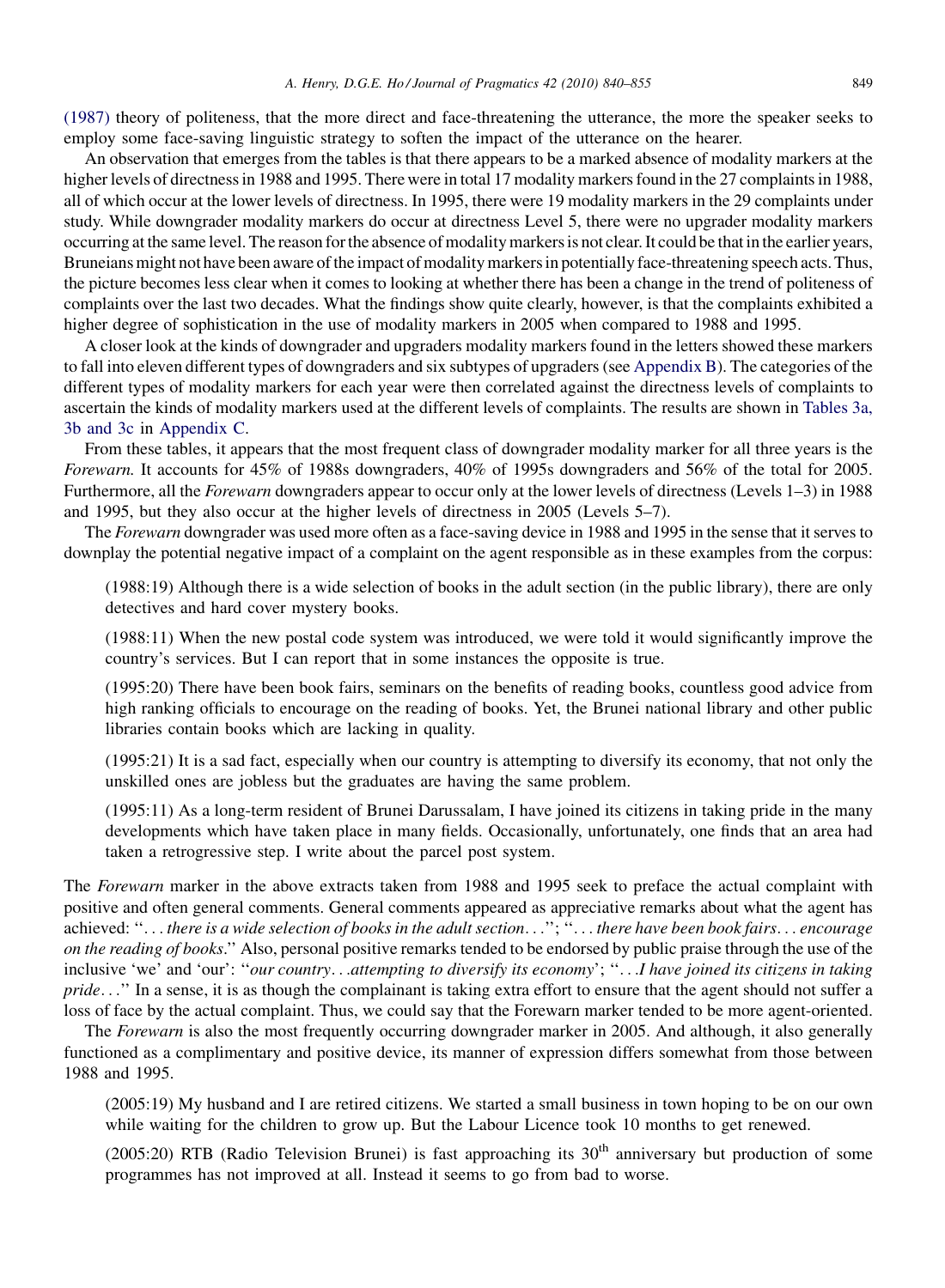(2005:30) First of all, I must says that I really appreciate the university accepting my daughter, though I was annoyed and frustrated over the way the 'Halehwal Pelajar' (HEP) staff treated her when she went to lodge in her application.

(2005:25) People that I have been dealing with at the Immigration department have always been very nice and courteous. But I want to share my first unpleasant experience at the Immigration Department.

From the above examples taken from 2005, the Forewarn markers tended to be a positive comment confined to the complainant's personal viewpoints. Note the exclusive use of 'I' to refer to the complainants themselves: "... I really appreciate the university accepting my daughter...''; ''People that I have been dealing...always been very nice and courteous". Even if a general comment is made, it is less rhetorical but more specific and matter-of-fact: "My husband and I... retired citizens...small business...labour licence took 10 months to get renewed"; "RTB is fast approaching its  $30<sup>th</sup>$  anniversary..." Thus, the Forewarn marker appears to be used to highlight the significance of the complaint for the complainant. This emphasis on the complainant shows the Forewarn marker to be more complainant-oriented compared to that found a decade or more earlier.

For the upgrader modality markers, [Table 3](#page-13-0)a shows that in 1988, there are two most frequently used subtypes, and they are the Intensifier and Aggressive Interrogative. Each of these markers account for 33% of the total number of upgraders found in the complaints under study for that year. The *Intensifier* is also the most frequent type of upgrader used in 1995 (75%) and 2005 (42%) as shown in Tables 3b and 3c. The *Intensifiers* are usually adverbial modifiers used by complainants with the aim of intensifying the propositional elements of the complaints. The following are a few examples of instances of the use of the Intensifier markers taken from our corpus:

(1988:2) I'm very surprised that no official action has been taken regarding the factory.

(2005:65) I am a regular commuter between Seria and Tungku. What really upsets me is the condition of the highway, mainly from Tutong to Tungku.

The examples above show that while the agent responsible for the complaint may not be explicitly mentioned, the adverbial modifiers ''very'' and ''really'' acts to convey strongly the hardship suffered by the complainant as a result of the socially unacceptable act or situation. It is hoped that by intensifying the effect of the act/situation on the complainant, the agent responsible will be able to identify with the inconvenience caused to the complainant and therefore to redress the act or situation.

Thus, on the surface, there appears to be little change in the kinds of modality markers used in complaints over the years between 1988 and 2005. A close study, however, shows some subtle and significant differences. Although [Tables](#page-13-0) [3a, 3b and 3c](#page-13-0) show Forewarn to be the most frequently used downgrader in complaints in 1988, 1995 and 2005, the nature of this particular marker changed quite considerably in 2005. While it was used frequently to ''buffer'' a complaint in the 1980s and 1990s, in 2005 it was used more to reinforce the justification for a complaint. The results in [Table 2a](#page-8-0) also shows that when it came to using the upgrader modality markers in 1988, there was a tendency among Bruneians to both intensify their grievance and inconvenience and also to explicitly and aggressively mention the agent responsible. In the years following 1988, however, there appears to be an inclination towards showing the displeasure of or inconvenience to the complainant as a result of the act or situation without actively involving or accusing the agent responsible.

# 5. Conclusion

In this paper we have shown that a surface-level move analysis of the Public Letter of Complaint is not sufficient to provide a true picture of how polite a particular letter is. Previous publications in this area differed in their conclusions as to whether Bruneians were polite when writing this genre. [Ho \(1998\)](#page-15-0) and [Henry et al. \(2005\)](#page-15-0) found that Bruneians were not as polite as their cultural values might demand, while [Othman and McLellan \(2000\)](#page-15-0) found the opposite.

All three studies relied heavily for their conclusions on the presence or absence of a 'buffer' move. The main reason for the different findings can be found in their differing definitions of what constitutes a buffer. This present study of Public Letters of Complaint in the years 1988, 1995 and 2005 has shown that the presence or absence of a buffer move in itself is not the main contributing factor to the overall politeness of a letter of complaint. By using a more refined instrument, such as that described in [House and Kasper \(1981\),](#page-15-0) we have shown that the analysis of the complaint move itself allows us to determine how direct each complaint is and in addition, whether this level of directness has been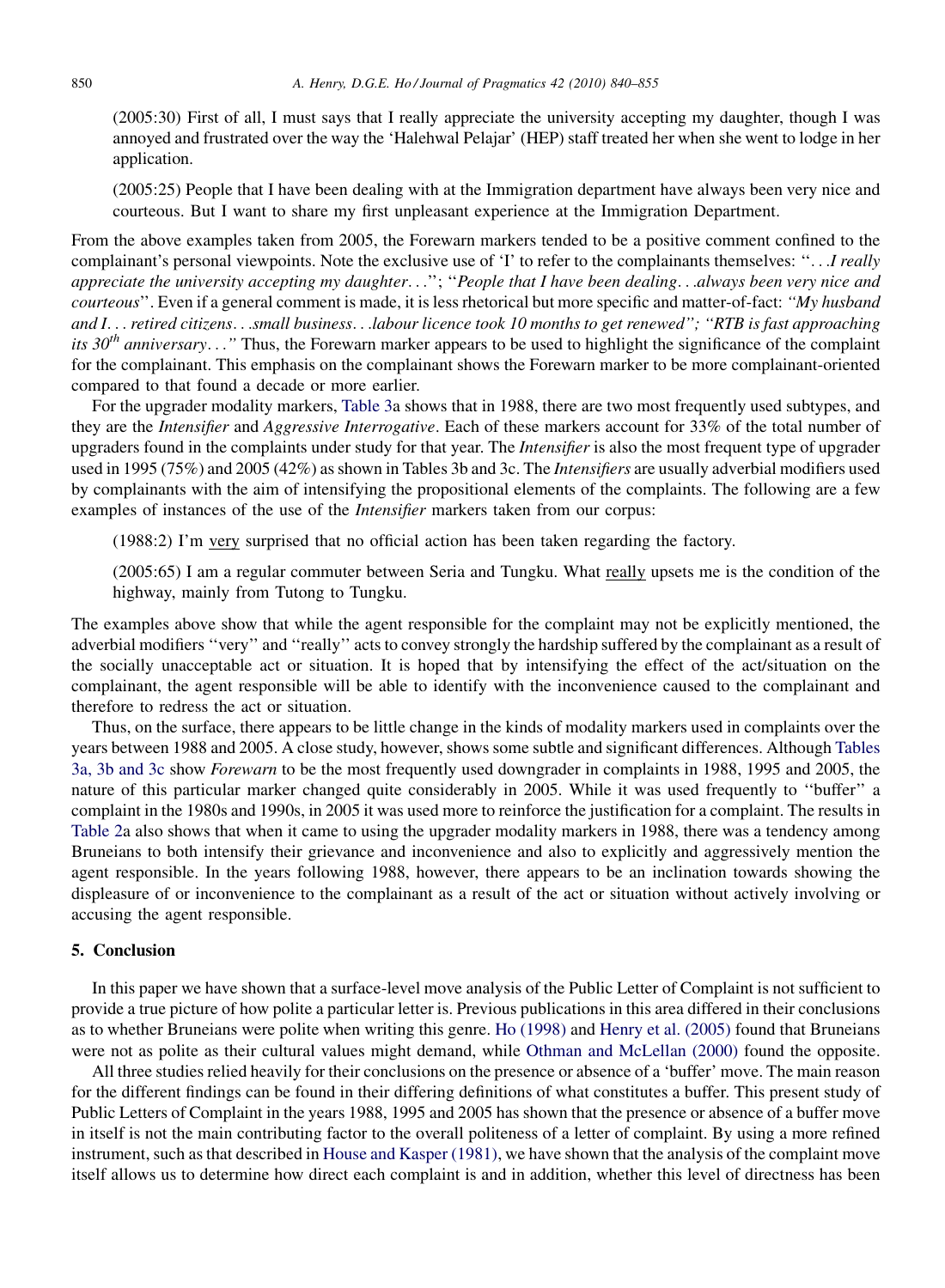<span id="page-11-0"></span>upgraded or downgraded to convey certain degrees of politeness, intended or not. Using this methodology we have shown how over the 17-year time period from 1988 to 2005 Bruneians have changed the way they write the personal letter of complaint. The act of complaining has metamorphosized from one that was indiscriminately direct and aggressive to one that is direct but diplomatic and polite. Whether this change has created more effective letters is a matter for future research. In addition, we cannot be sure what has brought about these changes in discourse structure and levels of politeness. Although, writing letters of complaint is not part of the school syllabus, there are literally thousands of websites offering advice on how to write the genre. A second area of future research would be to determine the role the Internet has had on business writing in Brunei.

# Acknowledgements

We would like to thank Dr David Deterding for comments on an earlier draft of this paper. We are also grateful for the helpful comments of two anonymous reviewers.

# Appendix A. Directness levels of complaints ([House and Kasper, 1981:159](#page-15-0)–161)

 $X =$ complainant

- $Y =$  agent responsible for the unacceptable act/situation
- $P =$  the unacceptable act/situation
- 1. By performing the utterance U in the presence of Y, X implies that he knows that P has happened and he implies that Y did P

Odd, my blouse was perfectly clean last night.

- 2. By explicitly asserting that P, X implies that Y did P There's a stain on my blouse.
- 3. By explicitly asserting that P is bad for him, X implies that Y did P Terrible, this stain won't ever come off.
- 4. By explicitly asking Yabout conditions for the execution of P or stating that Y was in some way connected with the conditions for doing of P, X implies that Y did P

Did you wear my blouse by any chance?

- 5. X explicitly asserts that Y did P You've stained my blouse.
- 6. By explicitly asserting that the action P for which Y is agentively responsible is bad, or explicitly stating a preference for an alternative action not chosen by Y, X implies that Y is bad/or X asserts explicitly that Y did P and that  $P$  is bad for  $X$ , thus also implying that  $Y$  is bad

You shouldn't have taken my blouse without my asking my permission/You have ruined my blouse.

- 7. X asserts explicitly that Y's doing of P is bad
- I think it's mean that you just take my things.
- 8. X asserts explicitly that Y is bad You are really mean.

# Appendix B. Modality markers for complaint act ([House and Kasper, 1981:166](#page-15-0)–170)

 $X =$ complainant

- $Y =$  the agent responsible for the unacceptable act/situation
- $P =$  the unacceptable act/situation

# **Downgraders**

1. Politeness marker

Optional elements added to an act to show deference to the interlocutor and to bid for cooperative behaviour, e.g. please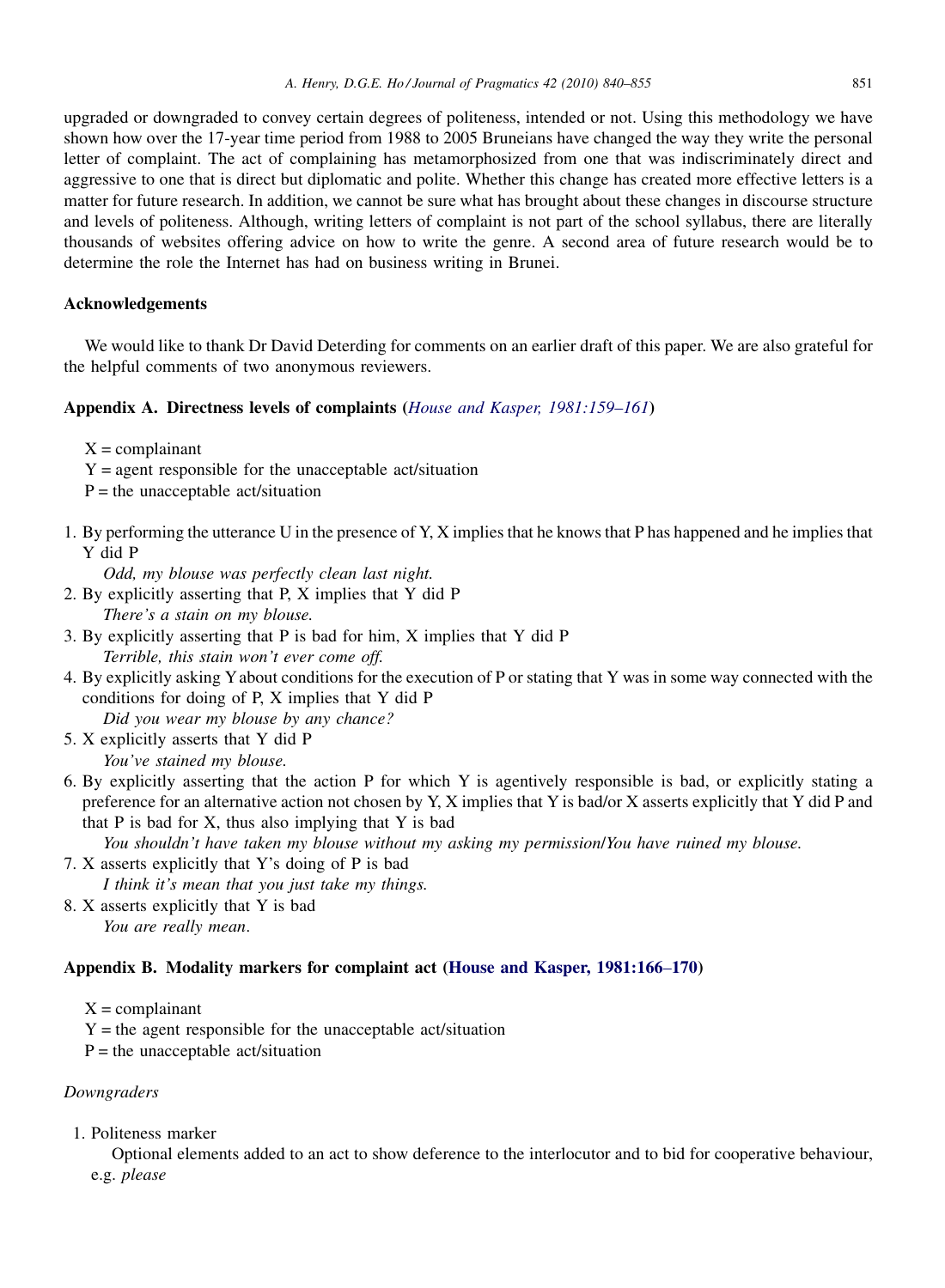# 2. Play-down

Syntactical devices used to tone down the perlocutionary effect an utterance is likely to have on the addressee, e.g.

- (a) past tense:  $I$  wondered if ...
- (b) durative aspect marker: I was wondering
- (c) negation: Mightn't it be a good idea  $\dots$
- (d) interrogative: Mightn't it be a good idea
- (e) modal:  $Mightn't$ ...
- 3. Consultative device

Optional devices by means of which X seeks to involve Yand bid for Y's cooperation; frequently these devices are ritualized formulas, e.g., Would you mind if ...

4. Hedge

Adverbials – excluding sentence adverbials – by means of which X avoids a precise propositional specification thus circumventing the potential provocation such a specification might entail; X leaves the option open for Y to complete his utterance and thereby imposes his own intent less forcefully on Y, e.g. kind of, sort of, somehow, and so on, and what have you, more or less, rather

5. Understater

Adverbial modifiers by means of which X underrepresents the state of affairs denoted in the proposition, e.g. a little bit, a second, not very much, just a trifle

# 6. Downtoner

Sentence modifiers which are used by  $X$  in order to modulate the impact his utterance is likely to have on  $Y$ , e.g. just, simply, possibly, perhaps, rather.

Couldn't you just move over a bit

7. - (''minus'') committer

Sentence modifiers which are used to lower the degree to which X commits himself to the state of affairs referred to in the proposition. X thus explicitly characterizes his utterance as his personal opinion, e.g. I think, I guess, I believe, I suppose, in my opinion. I think you've made a mistake

8. Forewarn

A kind of anticipatory disarmament device used by X to forewarn Y and to forestall his possible negative reactions to X's act. Typically a forewarn is a metacomment about what X is about to do, a compliment paid to Yas a preliminary to a potentially offensive utterance, or an invocation of a generally accepted cooperative principle which  $X$  is about to flout, e.g. far be it from me

to belittle your efforts, but..., you're a nice guy, Jim, but..., this may be a bit boring to you, but...

9. Hesitator

Deliberately employed malformulations, used to impress on Y the fact that X has qualms about performing his ensuing act, e.g. erm; stuttering, reduplication

10. Scope-stater

Elements in which X explicitly expresses his subjective opinion vis-a`-vis the state of affairs referred to in the proposition, thus lowering the assertive force of his utterance, e.g. I'm afraid you're in my seat; I'm a bit disappointed that you did P; I'm not happy about the fact that you did P

11. Agent avoider

Syntactic devices by means of which it is possible for X not to mention either himself or his interlocutor Y as agents, thus, for instance, avoiding direct attack, e.g. passive, impersonal constructions using people, they, one, you as ''neutral agents'' lacking [+ definite] and [+ specific] reference. This is just not done, Mr. Robinson

# Upgraders

1. Overstater

Adverbial modifiers by means of which X overrepresents the reality denoted in the proposition in the interests of increasing the force of his utterance, e.g. *absolutely, purely, terribly, frightfully. I'm absolutely disgusted that you* left the bathroom in such a state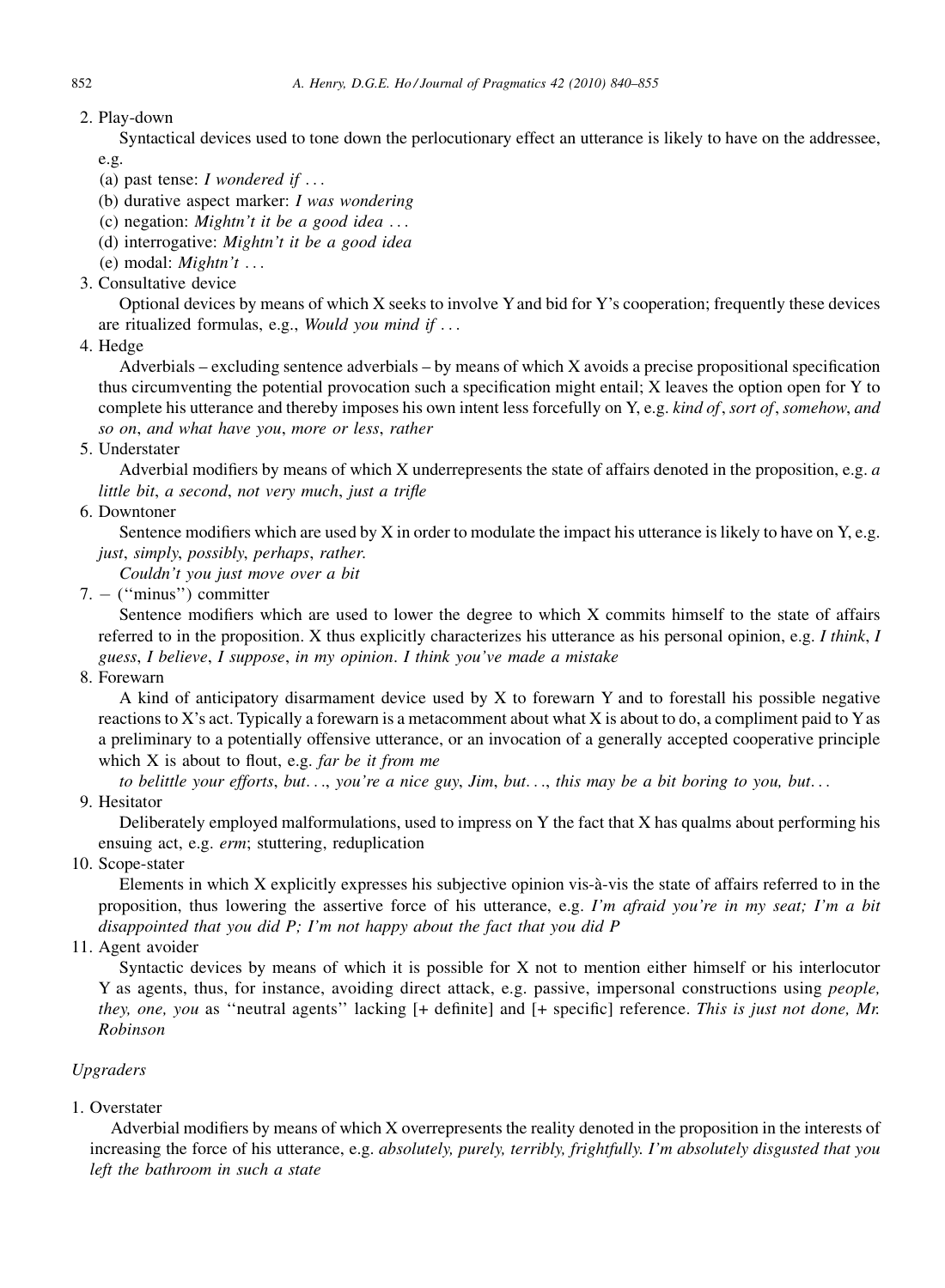## <span id="page-13-0"></span>2. Intensifier

Adverbial modifier used by X to intensify certain elements of the proposition of his utterance, e.g. very, so, such, quite, really, just, indeed. I'd be really pleased if you could help me

3. + (''plus'') Committer

Sentence modifiers by means of which X indicates his heightened degree of commitment vis-à-vis the state of affairs referred to in the proposition, e.g. I'm sure, certainly, obviously, really. You should certainly have informed me

4. Lexical intensifier

Lexical items which are strongly marked for their negative social attitude, e.g. swear words. That's bloody mean of you

5. Aggressive interrogative

Employment by X of interrogative mood to explicitly involve Y and thus to intensify the impact of his utterance on Y, e.g. Why haven't you told me before?

6. Rhetorical appeal

In using a rhetorical appeal, X attempts – by claiming or implying the non-possibility of not accepting that P – to debar Y from not accepting that P, e.g. You must understand that, anyone can see that, it's common knowledge that.

You must understand that this is public property.

# Appendix C

Tables showing the types of downgraders and upgraders across different directness levels of complaints in 1988, 1995 and 2005.

Table 3a

Types of downgraders and upgraders across different directness levels of complaints in 1988.

| Modal markers $(n = 17)$ | Directness levels 1988 |                |              |                  |                  |              |                |              |                |
|--------------------------|------------------------|----------------|--------------|------------------|------------------|--------------|----------------|--------------|----------------|
|                          | 1                      | $\overline{2}$ | 3            | $\overline{4}$   | 5                | 6            | $\overline{7}$ | 8            | Total          |
| Downgraders              |                        |                |              |                  |                  |              |                |              |                |
| Politeness marker        |                        |                |              |                  |                  |              |                |              |                |
| Play-down                |                        | 1              |              | 1                |                  |              |                |              | 2              |
| Consultative device      |                        |                |              |                  |                  |              |                |              |                |
| Hedge                    |                        |                |              |                  |                  |              |                |              |                |
| Understater              |                        |                | $\mathbf{1}$ |                  |                  |              |                |              | $\mathbf{1}$   |
| Downtoner                |                        |                |              |                  |                  |              |                |              |                |
| $-$ (minus) committer    |                        | 1              |              |                  |                  |              |                |              | 1              |
| Forewarn                 | 1                      | $\overline{3}$ | $\mathbf{1}$ |                  |                  |              |                |              | 5              |
| Hesitator                |                        |                |              |                  |                  |              |                |              |                |
| Scope stater             |                        |                | 1            |                  |                  |              |                |              | 1              |
| Agent avoider            |                        |                |              |                  |                  |              |                |              |                |
| Gambit cajoler           |                        |                |              |                  |                  |              |                |              |                |
| Gambit token             |                        |                |              |                  |                  |              |                |              |                |
| Gambit appealer          |                        | 1              |              |                  |                  |              |                |              | 1              |
| Total                    | 1                      | 6              | 3            | 1                | $\boldsymbol{0}$ | $\mathbf{0}$ | $\mathbf{0}$   | $\mathbf{0}$ | 11             |
| Upgraders                |                        |                |              |                  |                  |              |                |              |                |
| Overstater               |                        |                |              |                  |                  |              |                |              | 1              |
| Intensifier              |                        | 1              | 1            |                  |                  |              |                |              | $\overline{c}$ |
| + (plus) committer       |                        |                |              |                  |                  |              |                |              | $\mathbf{1}$   |
| Lexical intensifier      |                        |                |              |                  |                  |              |                |              |                |
| Aggressive interrogative |                        |                |              | $\mathfrak{2}$   |                  |              |                |              | 2              |
| Rhetorical appeal        |                        |                |              |                  |                  |              |                |              |                |
| Total                    | $\boldsymbol{0}$       | 3              | 1            | $\boldsymbol{2}$ |                  |              |                |              | 6              |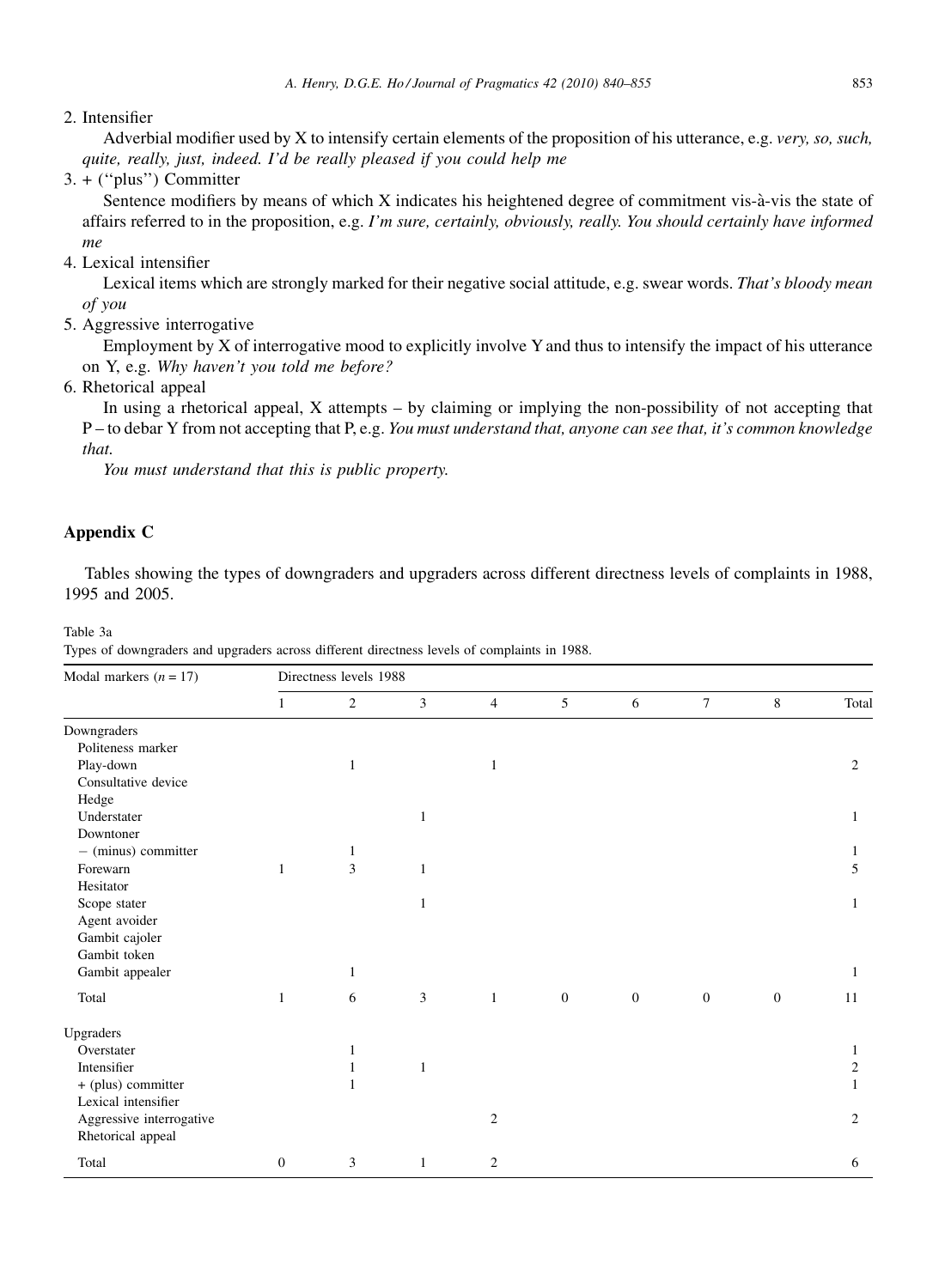Table 3b Types of downgraders and upgraders across different directness levels of complaints in 1995.

| Directness levels 1995 |                |                |                |   |   |        |   |                |  |
|------------------------|----------------|----------------|----------------|---|---|--------|---|----------------|--|
|                        | $\sqrt{2}$     | 3              | $\overline{4}$ | 5 | 6 | $\tau$ | 8 | Total          |  |
|                        |                |                |                |   |   |        |   |                |  |
|                        |                |                |                |   |   |        |   |                |  |
|                        |                |                |                | 1 |   |        |   | 1              |  |
|                        |                |                |                |   |   |        |   |                |  |
|                        |                |                |                |   |   |        |   |                |  |
|                        |                | $\mathbf{1}$   |                | 1 |   |        |   | $\mathfrak{2}$ |  |
|                        | $\overline{2}$ |                |                |   |   |        |   | $\mathfrak{2}$ |  |
|                        |                | $\mathfrak{Z}$ |                |   |   |        |   | 3              |  |
|                        | $\overline{4}$ | $\mathbf{2}$   |                |   |   |        |   | 6              |  |
|                        |                |                |                |   |   |        |   |                |  |
|                        |                | 1              |                |   |   |        |   | 1              |  |
|                        |                |                |                |   |   |        |   |                |  |
|                        |                |                |                |   |   |        |   |                |  |
|                        |                |                |                |   |   |        |   |                |  |
|                        |                |                |                |   |   |        |   |                |  |
|                        | 6              | $\overline{7}$ |                | 2 |   |        |   | 15             |  |
|                        |                |                |                |   |   |        |   |                |  |
|                        |                |                |                |   |   |        |   |                |  |
|                        | $\mathfrak{2}$ | $\mathbf{1}$   |                |   |   |        |   | 3              |  |
|                        |                | $\mathbf{1}$   |                |   |   |        |   |                |  |
|                        |                |                |                |   |   |        |   |                |  |
|                        |                |                |                |   |   |        |   |                |  |
|                        |                |                |                |   |   |        |   |                |  |
|                        | $\mathbf{2}$   | $\mathbf{2}$   |                |   |   |        |   | $\overline{4}$ |  |
|                        |                |                |                |   |   |        |   |                |  |

Table 3c

Types of downgraders and upgraders across different directness levels of complaints in 2005.

| Modal markers $(n = 35)$ | Directness levels 2005 |            |                |                |                |                  |                |   |                  |
|--------------------------|------------------------|------------|----------------|----------------|----------------|------------------|----------------|---|------------------|
|                          |                        | $\sqrt{2}$ | $\mathfrak{Z}$ | $\overline{4}$ | 5              | 6                | $\tau$         | 8 | Total            |
| Downgraders              |                        |            |                |                |                |                  |                |   |                  |
| Politeness marker        |                        |            |                |                |                |                  |                |   |                  |
| Play-down                |                        |            |                |                |                |                  |                |   |                  |
| Consultative device      |                        |            |                |                |                |                  |                |   |                  |
| Hedge                    |                        |            | 1              |                |                |                  |                |   | 1                |
| Understater              |                        |            |                |                |                |                  |                |   |                  |
| Downtoner                |                        |            |                |                |                |                  |                |   |                  |
| $-$ (minus) committer    |                        |            |                |                |                |                  |                |   |                  |
| Forewarn                 |                        | $\sqrt{2}$ | 3              |                | 1              | $\boldsymbol{2}$ | $\mathbf{1}$   |   | 9                |
| Hesitator                |                        |            |                |                |                |                  |                |   |                  |
| Scope Stater             |                        | 1          | $\overline{c}$ |                |                |                  | 1              |   | 4                |
| Agent avoider            |                        |            | $\overline{c}$ |                |                |                  |                |   | 2                |
| Gambit cajoler           |                        |            |                |                |                |                  |                |   |                  |
| Gambit token             |                        |            |                |                |                |                  |                |   |                  |
| Gambit appealer          |                        |            |                |                |                |                  |                |   |                  |
| Total                    |                        | 3          | 8              |                | 1              | 2                | $\mathfrak{2}$ |   | 16               |
| Upgraders                |                        |            |                |                |                |                  |                |   |                  |
| Overstater               |                        |            | 1              |                |                | 1                |                |   | 2                |
| Intensifier              |                        | 1          | 4              | $\mathbf{1}$   | 1              |                  |                |   | 8                |
| + (plus) committer       |                        | 1          |                |                |                |                  |                |   | 2                |
| Lexical intensifier      |                        |            | 1              |                | 1              |                  |                |   | $\boldsymbol{2}$ |
| Aggressive interrogative |                        |            | 3              | 1              |                | 1                |                |   | 5                |
| Rhetorical appeal        |                        |            |                |                |                |                  |                |   |                  |
| Total                    |                        | 2          | 9              | $\overline{2}$ | $\overline{c}$ | 4                |                |   | 19               |